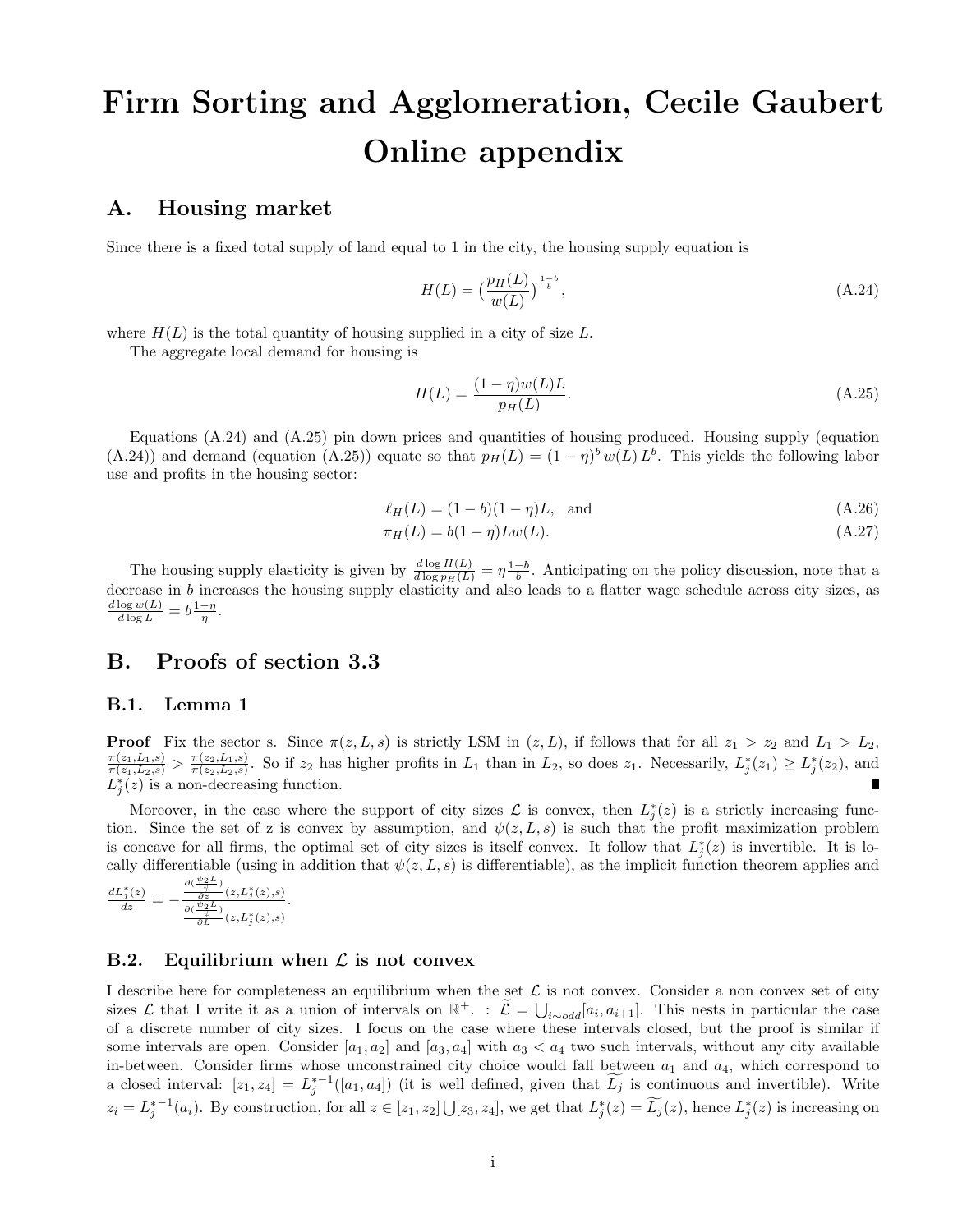$[z_1, z_2]$  and  $[z_3, z_4]$  respectively. Then, pick  $z \in (z_2, z_3)$ . We know that  $L_j^*(z_2) \leq L_j^*(z) \leq L_j^*(z_3)$  since  $L_j^*(z)$  is non decreasing, hence  $a_2 \leq L_j^*(z) \leq a_3$ . Since  $L^*(z) \in \mathcal{L}$ , this means that  $L_j^*(z) = a_2$ , or  $L_j^*(z) = a_3$ . By monotonicity of  $L_j^*(z)$ , there exists a threshold  $\tilde{z} \in (z_2, z_3)$  such that if  $z \in (z_2, \tilde{z})$ ,  $L_j^*(z) = a_2$  and if  $z \in (\tilde{z}, z_3)$   $L_j^*(z) = a_3$ . Firms "bunch" at the city size closest to their optimal unconstrained choice (either the one to the left or to the right), with a higher-z firm choosing a city size at least as large as a lower-z firm. This bunching preserves the monotonicity of the matching function  $L_j^*(.)$ .

#### B.3. Proposition 2

**Proof** Fix j. For productivity, the results comes from the facts that (1)  $L_j^*(z)$  is non decreasing in z and (2) that  $\psi(z, L, s_j)$  is increasing in L. Revenues are proportional to profits  $(r_j * (z)) = \frac{\sigma_j}{1 + T_j^*} \pi_j^*(z)$ ). The proof for profits is as follows.  $\psi(z_H, L_L, s_j) > \psi(z_L, L_L, s_j)$  as  $\psi$  is increasing in z, which leads to  $\pi(z_H, L_L) > \pi(z_L, L_L)$ , as firms face the same wage in the same city. Finally,  $\pi(z_H, L_H, s_j) \geq \pi(z_H, L_L, s_j)$  as  $L_H$  is the profit maximizing choice for  $z_H$ . Therefore,  $\pi(z_H, L_H, s_j) > \pi(z_L, L_L, s_j)$ . Ц

In addition,  $\epsilon_l = \epsilon_r - (1 - \alpha) \frac{1 - \eta}{\eta}$ .

**Proof** For a given city size L and a given sector j,  $\overline{r}_j^*(L) = \sum_{z \text{ in } L} r_j^*(z) \propto \sum_{z \text{ in } L} w(L) \ell_j^*(z) \propto w(L) \overline{\ell_j^*(L)}$ , where their proportion is constant across city sizes. Therefore  $\frac{d \log \bar{\ell}^*_j(L)}{d \log L} = \frac{d \log \bar{\ell}^*_j(L)}{d \log L} - \epsilon_w$ , where the elasticity of wages with respect to city sizes is  $\epsilon_w = b \frac{\eta}{1-\eta}$ 

## B.4. Proposition 3

**Proof** Let  $\mathcal{Z}: \mathcal{L} \times A \times E \to Z$  be the correspondence that assigns to any  $L \in \mathcal{L}$  and  $\alpha \in A$  a set of z that chooses L at equilibrium. (It is a function when L is convex (see proof of Lemma 1).) Define  $\bar{z}(L,\alpha,s) = \max_{z} \{z \in \mathcal{Z}(L,\alpha,s)\}\$ as the maximum efficiency level of a firm that chooses city size L in a sector characterized by the parameters  $(\alpha, s)$ . I will use the following lemmas:

**Lemma 11** log  $\pi$  is supermodular with respect to the triple  $(z, L, \alpha)$ 

It is readily seen that:  $\frac{\partial^2 log \pi(z, L, \alpha, s)}{\partial z \partial L} > 0$ ,  $\frac{\partial^2 log \pi(z, L, \alpha, s)}{\partial z \partial \alpha} = 0$  and  $\frac{\partial^2 log \pi(z, L, \alpha, s)}{\partial L \partial \alpha} = \frac{(\sigma - 1)b(1 - \eta)}{\eta L} > 0$ . This result does not rely on an assumption on the convexity of  $\mathcal{L}$ . Checking the cross partials are sufficient to prove the supermodularity even if L is taken from a discrete set, as  $\pi$  can be extended straightforwardly to a convex domain, the convex hull of  $\mathcal{L}$ .

**Lemma 12**  $\bar{z}(L, \alpha, s)$  is non decreasing in  $\alpha$ , s.

The lemma is a direct consequence of the supermodularity of  $\log \pi$  with respect to the quadruple  $(z, L, \alpha, s)$ . Using a classical theorem in monotone comparative statics, if  $\log \pi(z, L, \alpha, s)$  is supermodular in  $(z, L, \alpha, s)$ , and  $L^*(z,\alpha,s) = \max_L log \pi(z,L,\alpha,s)$  then  $(z_H,\alpha_H,s_H) \ge (z_L,\alpha_L,s_L) \Rightarrow L^*(z_H,\alpha_H,s_H) \ge L^*(z_L,\alpha_L,s_L)$ . Note that everywhere, the  $\geq$  sign denotes the lattice order on  $\mathcal{R}^3$  (all elements are greater or equal than).

Coming back to the proof of the main proposition, we can now write:

$$
\tilde{F}(L; \alpha, s) = P(\text{firm from sector}(\alpha, s) \text{ is in a city of size smaller that } L) \n= F(\bar{z}(L, \alpha, s))
$$

where  $F(.)$  the the raw efficiency distribution of the firms in the industry. Let  $\alpha_H > \alpha_L$ .

For any  $z \in Z$ , the previous lemma ensures that  $L^*(z, \alpha_H, s) \ge L^*(z, \alpha_L, s)$ . In particular, fix a given L and s and write using shorter notation:  $\bar{z}_{\alpha_L} = \bar{z}(L, \alpha_L, s)$ . Then  $L^*(\bar{z}_{\alpha_L}, \alpha_H, s) \ge L^*(\bar{z}_{\alpha_L}, \alpha_L, s) = L$ . Because  $L^*(z, \alpha_H, s)$  is increasing in z, it follows that:

$$
z\in\mathcal{Z}(L,\alpha_H,s)\Rightarrow z\leq \bar{z}_{\alpha_L}
$$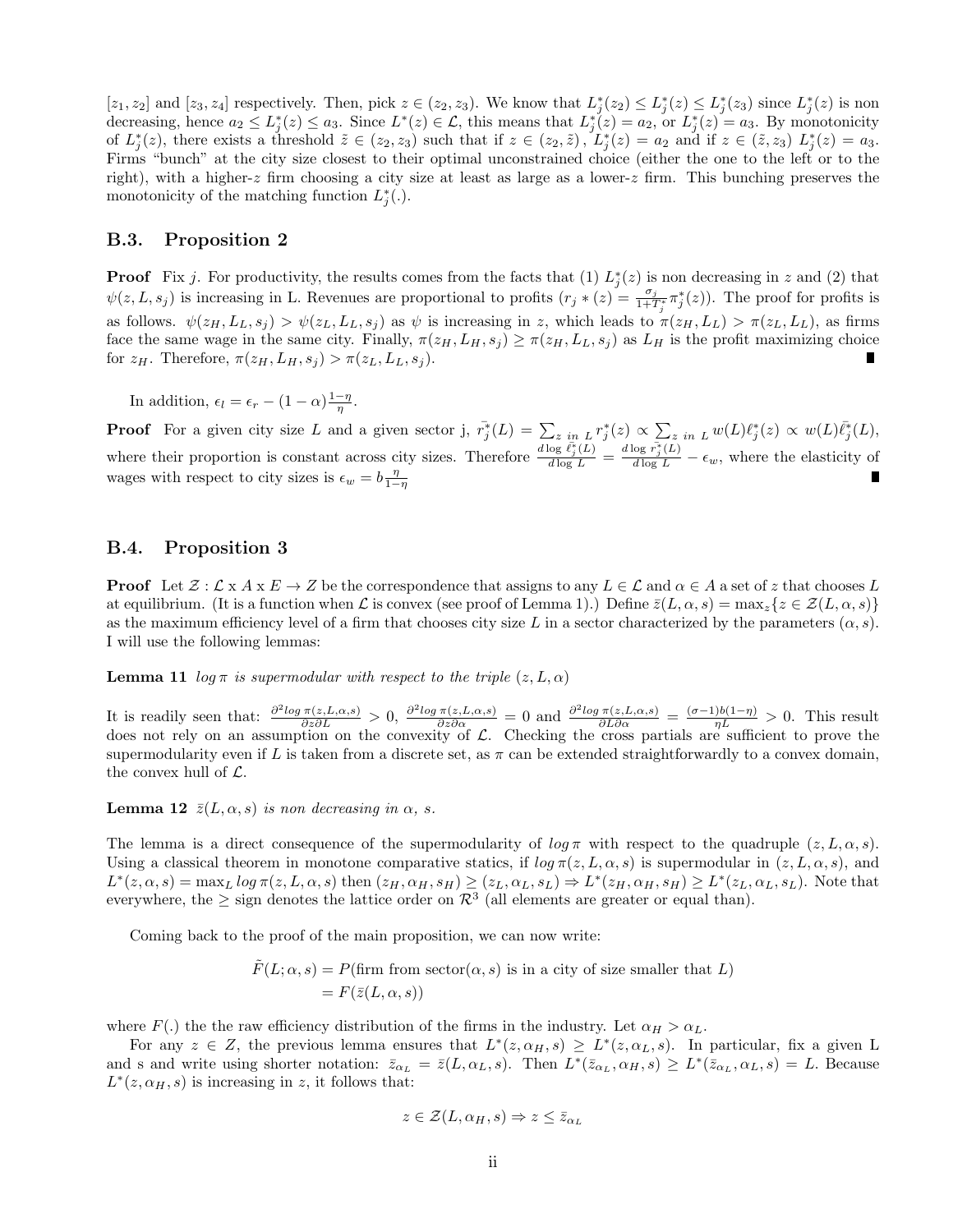and therefore  $\bar{z}_{\alpha_H} \leq \bar{z}_{\alpha_L}$  or using the long notation:  $\bar{z}(L, \alpha_H, s) \leq \bar{z}(L, \alpha_L, s)$ 

It follows that  $F(\bar{z}(L, \alpha_H)) \leq F(\bar{z}(L, \alpha_L))$  and that  $F(L; \alpha, s)$  is decreasing in  $\alpha$ . This completes the proof of the first order stochastic dominance of the geographic distribution of a high  $\alpha$  sector vs that of a lower  $\alpha$ .

The proof is exactly the same for the comparative statics in s, we just have to verify that  $\pi(z, L, s)$  is log supermodular in  $(z, L, s)$ . Since  $\pi(z, L, s_j) = \kappa \left( \frac{\psi(z, L, s_j)}{\psi(L)^{1-\alpha}} \right)^{\sigma-1} \frac{R_j}{P_j^{1-\alpha}}$  $\frac{R_j}{P_j^{1-\sigma}}$  and  $w(L)$  doesn't depend on s,  $\pi(z, L, s)$ directly inherits the log supermodularity of  $\psi(z, L, s)$  in its parameters. п

#### B.5. Proposition 4

**Proof** Within sectors, the revenue function  $r_j^*(z)$  at the sorting equilibrium is an increasing function for any j. Let  $p_1 < p_2 \in (0,1)$ . Under the assumption, maintained throughout the comparative statics exercise, that sectors draw z from the same distribution, there  $\exists z_1 < z_2$  such that  $Q_{j_1}(p_1) = r_{j_1}^*(z_1)$  and  $Q_{j_2}(p_1) = r_{j_2}^*(z_1)$  (same thing for  $z_2$  and  $p_2$ ), ie. the quantiles of the  $r_{j1}^*$  and  $r_{j2}^*$  distributions correspond to the same quantile of the z distribution. This yields  $\frac{Q_{j_1}(p_2)}{Q_{j_1}(p_1)}$  $\frac{Q_{j_1}(p_2)}{Q_{j_1}(p_1)} = \frac{r_{j_1}^*(z_2)}{r_{j_1}^*(z_1)}$  $\frac{r_{j1}^*(z_2)}{r_{j1}^*(z_1)}$ , and  $\frac{Q_{j_2}(p_2)}{Q_{j_2}(p_1)}$  $\frac{Q_{j_2}(p_2)}{Q_{j_2}(p_1)} = \frac{\overset{\circ}{r}^*_{j2}(z_2)}{r^*_{j2}(z_1)}$  $\frac{r_{j2}(z_2)}{r_{j2}^*(z_1)}$ .

Finally, it is a classic result in monotone comparative statics (Topkis (1998)) that if  $\pi(z, L, \alpha)$  is log-supermodular in  $(z, L, \alpha)$ , then  $\pi^*(z, \alpha) = \max_L \pi(z, L, \alpha)$  is log supermodular in  $(z, \alpha)$ , or  $\frac{\pi^*_{j2}(z_2)}{\pi^*(z_1)}$  $\frac{\pi_{j2}^*(z_2)}{\pi_{j2}^*(z_1)} \geq \frac{\pi_{j1}^*(z_2)}{\pi_{j1}^*(z_1)}$  $\frac{\pi_{j1}^*(z_2)}{\pi_{j1}^*(z_1)}$ . Revenues are proportional to profits within sectors, which completes the proof. The same proof applies for  $s$ .

#### B.6. Corollary 5

**Proof** Let  $p_j \in (0,1)$  be a threshold above which the distribution is well approximated by a Pareto distribution in sector j, and  $r_j$  the corresponding quantile of the distribution. The distribution of r conditional on being larger than  $r_i$  is:

$$
\forall r > r_j, H_j(r | r \ge r_j) \approx 1 - (\frac{r}{r_j})^{-\zeta_j},
$$

where  $\zeta_j$  is the shape parameter of the Pareto distribution for sector j. Thus, if  $F_j(r) = p$ , one can write:

$$
\forall p > p_j, \quad p \approx F_j(r_j) + H_j(r) \approx p_j + 1 - \left(\frac{r}{r_j}\right)^{-\zeta_j}
$$

$$
\frac{r}{r_j} \approx \left(1 + p_j - p\right)^{-\frac{1}{\zeta_j}}
$$

Letting  $p_0 = \max(p_1, p_2)$  and writing  $r_j = Q_j(p_0)$  for  $j = 1, 2$ , and using proposition (4) gives:

$$
\frac{Q_{j1}(p)}{Q_{j1}(p_0)} \le \frac{Q_{j2}(p)}{Q_{j2}(p_0)}
$$
\n
$$
(1 + p_0 - p)^{-\frac{1}{\zeta_1}} \le (1 + p_0 - p)^{-\frac{1}{\zeta_2}} \quad \text{for all } p > p_0 \text{ and } p < 1
$$
\n
$$
\zeta_1 \ge \zeta_2,
$$

where the last inequality comes from  $1 + p_0 - p \in (0, 1)$ .

## C. Extensions of the model

#### C.1. Extension with costly trade

In this extension of the model, I consider an economy with a more realistic geography. Call  $\mathcal C$  the set of sites where firms and workers can locate. To ship goods from site i to site  $j \in \mathcal{C}^2$ , firms incur an iceberg trade cost  $\tau_{ij}$ . To simplify the exposition, I consider an economy with only one sector and where firms only use labor as an input. Extension to the cases with several sectors and the use of capital is straightforward. In the presence of trade costs,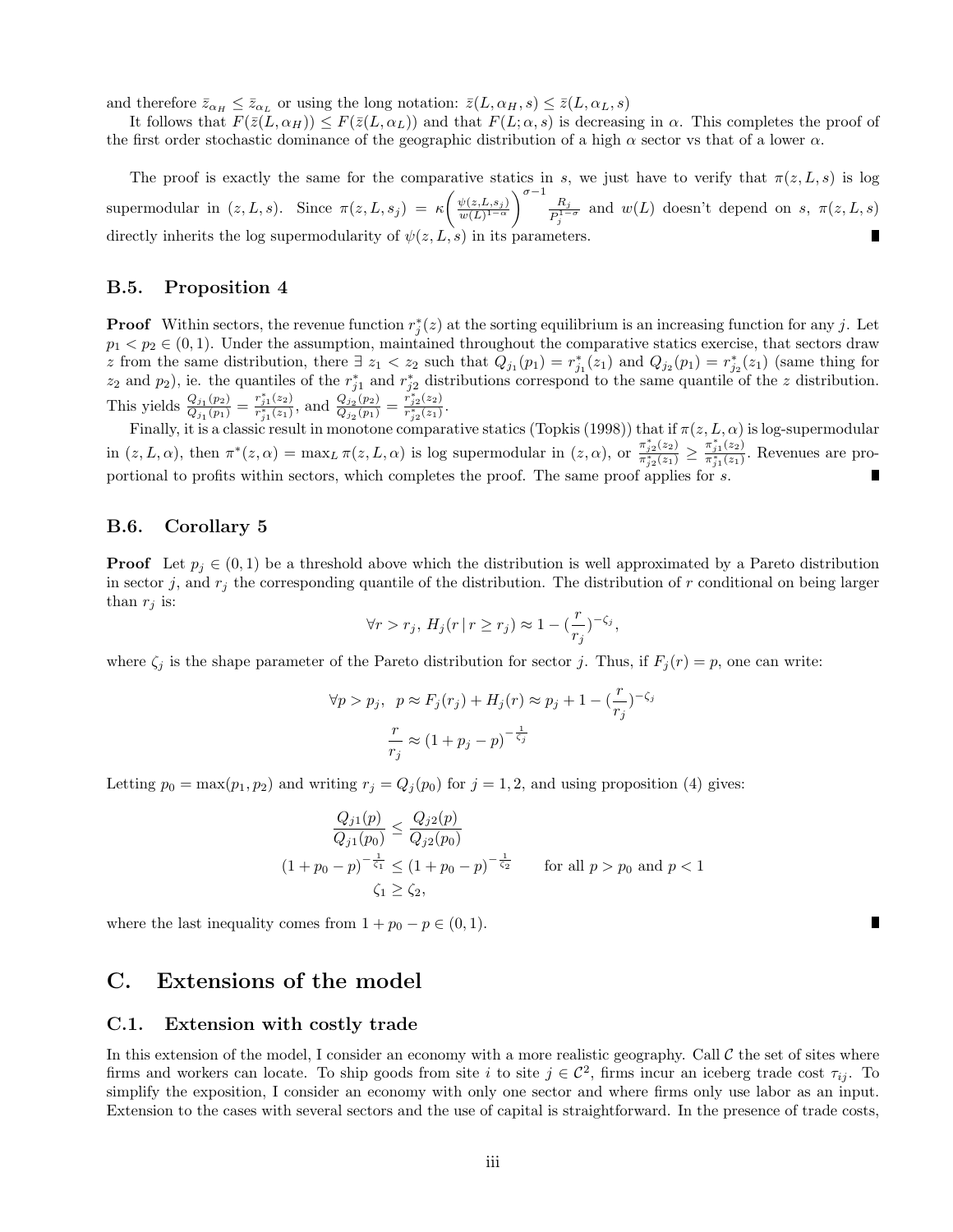local price indexes  $P_i$  for the traded good produced by firms are not equalized between cities and depend on the whole distribution of firms across space:

$$
P_i = \left[ \int_{j \in \mathcal{C}} \int_{z \in \mathcal{Z}(j)} \left( \frac{\tau_{ji} w_j}{\psi(z, L_j)} \right)^{1-\sigma} dF_j(z) dj \right]^{\frac{1}{1-\sigma}}.
$$

In this expression, the set  $\mathcal{Z}(j)$  is the (endogenous) set of firms that are located on site j, and  $F_j(z)$  the corresponding distribution of firm types. It is convenient to define the average city-level productivity  $\bar{\psi}_j$  for any city  $j$ :

$$
\bar{\psi}_j = \left[ \int_{z \in \mathcal{Z}(j)} \psi(z, L_j)^{\sigma - 1} dF_j(z) \right]^{\frac{1}{\sigma - 1}}
$$

We can then rewrite the price index simply as:

$$
P_i = \left[ \int_{j \in \mathcal{C}} \left( \frac{\tau_{ji} w_j}{\bar{\psi}_j} \right)^{1-\sigma} dj \right]^{\frac{1}{1-\sigma}}.
$$
 (C.28)

A firm of type z located in site i has marginal costs  $\frac{\tau_{ij}w_i}{\psi(z,L_i)}$  when serving city j. This firm's demand from city j (where total demand is  $w_j L_j$  and demand across goods is CES) is therefore:

$$
r_{ij}(z) = \left(\frac{\tau_{ij}w_i}{\psi(z, L_i)}\right)^{1-\sigma} w_j L_j P_j^{\sigma-1}
$$

Firms' profits, if located in *i*, are therefore  $\pi(z, i) = \frac{1}{\sigma} \int_{j \in \mathcal{C}} \left( \frac{\tau_{ij} w_i}{\psi(z, L_i)} \right)$  $\frac{\tau_{ij}w_i}{\psi(z,L_i)}\Big)^{1-\sigma}w_jL_jP_j{}^{\sigma-1}dj$ . Define the city *i*'s market access as:

$$
MA_i = \int_{j \in \mathcal{C}} \tau_{ij}^{1-\sigma} w_j L_j P_j^{\sigma-1} dj. \tag{C.29}
$$

Then firm's profits are simply:

$$
\pi(z,i) = \frac{1}{\sigma} \psi(z, L_i)^{\sigma - 1} w_i^{1 - \sigma} M A_i.
$$

From this expression, we see already that  $\pi(z, i)$  is log-supermodular in z and city size  $L_i$ . Therefore, for a given equilibrium distribution of wages, market access and city sizes, more productive firms necessarily choose larger cities  $L_i$ : there is positive assortative matching between firm type and city size.<sup>1</sup>

Furthermore, city size  $L$  is still a sufficient statistic for the economic condition of a city, like in the version without trade costs. To show this, we first use the free mobility condition. The utility of a worker in city  $i$ , defined in equation  $(2)$  of the main text combined with the housing production equation  $(3)$ , is:

$$
U = U_i = \kappa_0 \left(\frac{w_i}{P_i}\right)^{\eta} L_i^{-b(1-\eta)},\tag{C.30}
$$

where  $\kappa_0 = \eta^{-\eta} (1-\eta)^{-b(1-\eta)}$  is an economy-wide constant. Using the free mobility condition and plugging in the

$$
\frac{\psi(z_2, L(i_1))}{\psi(z_2, L(i_2))} > \frac{\psi(z_1, L(i_1))}{\psi(z_1, L(i_2))}
$$

Taking this to the power  $\sigma - 1$  and multiplying both sides by the positive number  $w_{i1}^{1-\sigma} M A_{i1}/w_{i2}^{1-\sigma} M A_{i2}$  leads to:

$$
\frac{\pi(z_2, L(i_1))}{\pi(z_2, L(i_2))} > \frac{\pi(z_1, L(i_1))}{\pi(z_1, L(i_2))} > 1
$$

Therefore  $i_2$  cannot be the optimal choice of firm  $z_2$ . This proves that firms choose cities whose size is increasing with z.

<sup>&</sup>lt;sup>1</sup>Proof: Assume that it was not the case, that is that there are two firms  $z_1 < z_2$  that choose city  $i_1$  and  $i_2$  with  $L(i_1) > L(i_2)$ . This means, by revealed preferences, that:  $\frac{\pi(z_1, L(i_1))}{\pi(z_1, L(i_2))} > 1$ . Now, by log-supermodularity of  $\psi$ :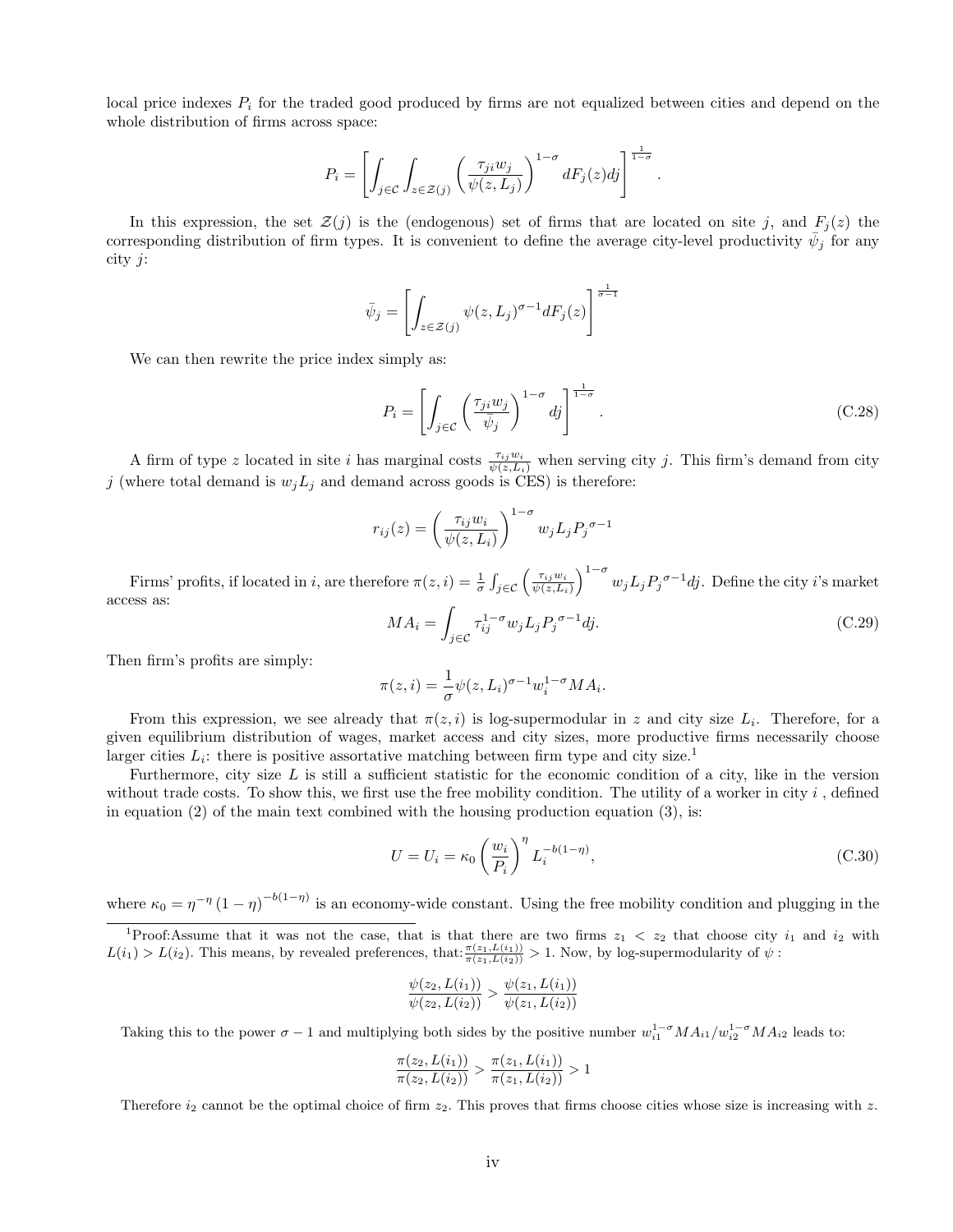expression for the price index lead to:

$$
w_i^{1-\sigma} L_i^{-b(1-\sigma)\left(\frac{1-\eta}{\eta}\right)} = \tilde{U}^{-1} \int_{j \in \mathcal{C}} \left(\tau_{ji} w_j\right)^{1-\sigma} \bar{\psi}_j^{\sigma-1} d j,\tag{C.31}
$$

where the economy-wide constant  $\tilde{U}$  is defined by  $\tilde{U}^{-1} = (\kappa_0/U)^{(\sigma-1)/\eta}$ . Second, the goods market clearing condition writes:

$$
w_i L_i = \int_j \left(\frac{\tau_{ij} w_i}{\bar{\psi}_i}\right)^{1-\sigma} w_j L_j P_j^{\sigma-1} d_j,
$$

hence, using the expression for the price index implicitly given by  $(C.30)$  and simplifying, it follows that:

$$
w_i^{\sigma} L_i \bar{\psi}_i^{1-\sigma} = \tilde{U}^{-1} \int_j \tau_{ij}^{1-\sigma} w_j^{\sigma} L_j^{1-b(\sigma-1)\frac{1-\eta}{\eta}} dj \tag{C.32}
$$

This system of 2N equations (C.31)-(C.32) corresponds to the one in Allen and Arkolakis (2014), where the congestion force is  $L_i^{-b\frac{1-\eta}{\eta}}$ , and the local productivities are for now taken to be fixed at  $\bar{\psi}_i$ . Therefore, for a given vector  $\bar{\psi}_i$ , and assuming that trade costs are symmetric  $(\tau_{ij} = \tau_{ji})$ , we can invoke theorem 2 in Allen and Arkolakis (2014) to show that there exists a unique vector of  $L_i$  and  $w_i$  such that this system of equation holds and that, the following holds for some endogenous constant  $\Gamma: w_i^{\sigma} L_i \bar{\psi}_i^{1-\sigma} = \Gamma w_i^{1-\sigma} L_i^{-b(1-\sigma)\left(\frac{1-\eta}{\eta}\right)}$ . This can be rewritten as:

$$
w_i^{2\sigma - 1} L_i^{1 + b \frac{1 - \eta}{\eta} (1 - \sigma)} \bar{\psi}_i^{1 - \sigma} = \Gamma
$$
\n(C.33)

.

.

Recombining equations lead to the following expression for market access:

$$
MA_i = w_i^{\sigma} L_i \bar{\psi}_i^{1-\sigma} = \Gamma w_i^{1-\sigma} L_i^{-b(1-\sigma)\left(\frac{1-\eta}{\eta}\right)}
$$

Firm profits are therefore:

$$
\pi(z, i) = \frac{\Gamma}{\sigma} \left( \frac{\psi(z, L_i) L_i^{b(\frac{1-\eta}{\eta})}}{w_i^2} \right)^{\sigma - 1}
$$

It follows from this expression that in equilibrium, two cities with the same size  $L$  cannot have different wages  $w$  - otherwise, firms that choose a city of that size L would only go to the city with the lowest wage. Furthermore, equilibrium wages must be increasing function of city size  $w(L)$ , since firm profits are increasing in L but decreasing in w (no firm would choose a city with a lower L if it came with a higher wage). In turn, the local price index  $P_i$  can be simply expressed, in equilibrium, a function of city size by (C.30), using the fact that wages are (in equilibrium) a function of local population,  $w(L)$ .

Despite the introduction of costly trade in the model, it is still the case that, in equilibrium, price and wages are a function of city size only, that is : city size is again a sufficient statistic to describe the equilibrium in terms of firms and consumer choices.

Furthermore, firms profits can therefore be written:

$$
\pi(z, L, s) = \frac{\Gamma}{\sigma} \left( \frac{\psi(z, L, s) L^{b\left(\frac{1-\eta}{\eta}\right)}}{w(L)^2} \right)^{\sigma - 1}.
$$

from which it is readily seen that the profit function is log-supermodular in  $(z, L, s)$  and  $(z, L, \alpha)$ . The proofs of lemma 1 and propositions 2, 3 and 4 - which are based on this property - carry through to that case.

## C.2. Extension with imperfect sorting

I examine the properties of the model in the presence of imperfect sorting as hypothesized in the empirical specification of section 4. The properties of equilibrium described in section 2.3. of the main text either hold true on average, rather than systematically, in that case, or are unchanged.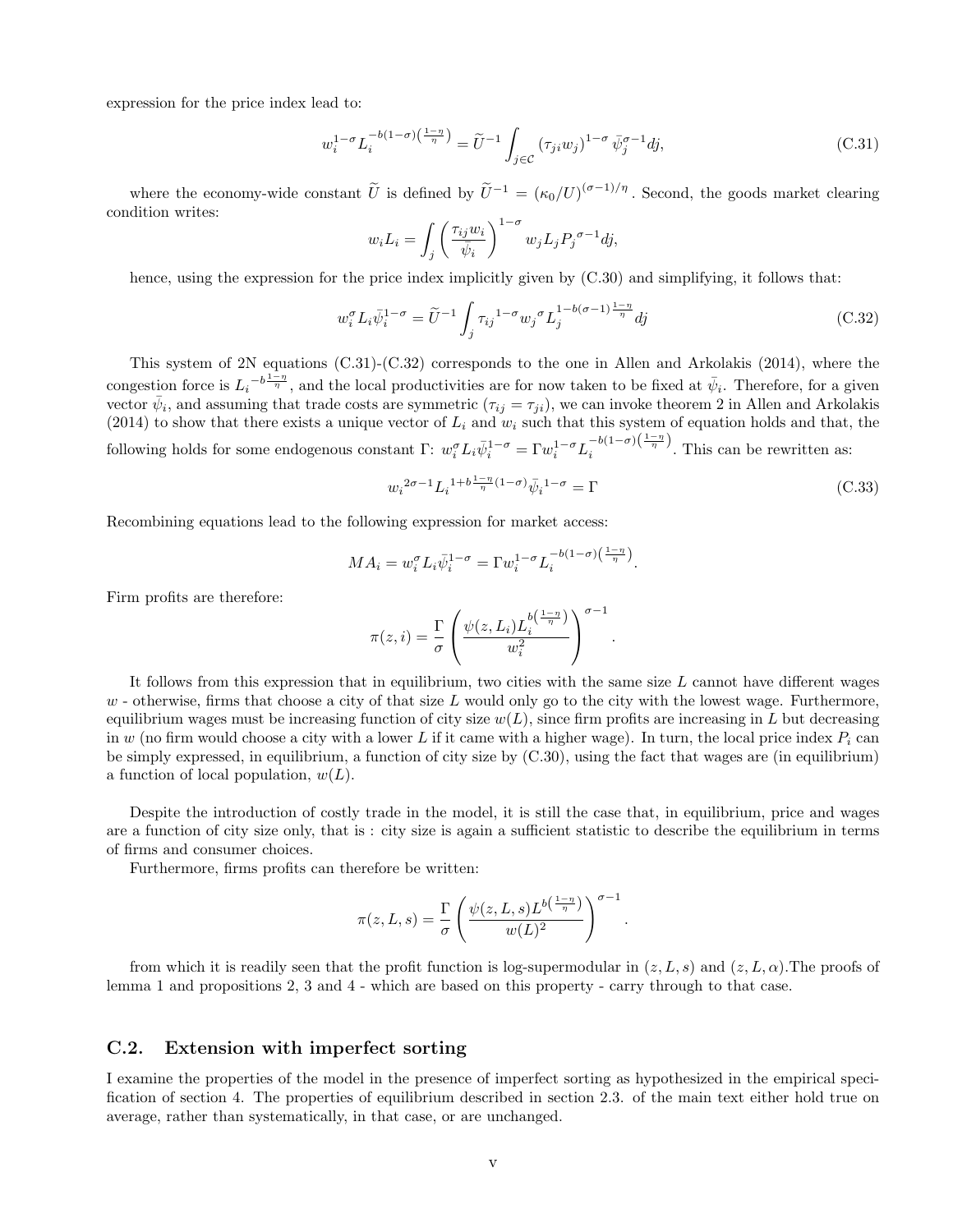**Set up with imperfect sorting** Productivity in city size  $L$  is given by equation (20) in the main text. The idiosyncratic productivity shocks  $\epsilon_{i,L}$  for each city size are i.i.d. across city sizes and firms and distributed as a type-I extreme value, with mean zero and variance  $\nu_R$ . Therefore, writing  $\psi$  the non-stochastic part of firm's productivity  $\psi(z_i, L, s_j) = \exp\left(a_j \log L + \log(z_i)(1 + \log \frac{L}{L_o})^{s_j}\right)$  leads to the following expression for firm i's profit:

$$
\pi_j(z_i, L) = \kappa_{1j} \left( \frac{\psi(z_i, L, s_j) e^{\epsilon_{i,L}}}{L^{b \frac{1-\eta}{\eta}(1-\alpha_j)}} \right)^{\sigma_j - 1} R_j P_j^{\sigma_j - 1}.
$$

It will prove useful to write  $V_i(z, L)$  the non-stochastic part of firm profits:

$$
V_j(z, L) = \kappa_{1j} \left( \frac{\psi(z, L, s_j)}{L^{b \frac{1 - \eta}{\eta} (1 - \alpha_j)}} \right)^{\sigma_j - 1} R_j P_j^{\sigma_j - 1}, \tag{C.34}
$$

and to note that the multiplicative random term  $e^{(\sigma_j-1)\epsilon_{i,L}}$  is distributed Frechet, with shape parameter  $\frac{\nu_{R_j}}{\sigma_j-1}$ . The firm's discrete choice problem is then:

$$
L_j^*(z_i) = \underset{L \in \mathcal{L}}{\arg \max} \quad V_j(z_i, L) e^{(\sigma_j - 1)\epsilon_{i, L}}
$$

Given this setup, the following characterizations of the equilibrium hold in the case of imperfect sorting.

Characterizations with imperfect sorting First, Lemma 1 in the main text states that, within each sector, the matching function is increasing: high-z firms are *systematically* found in larger cities than lower-z firms. With imperfect sorting, we can prove a related result:

**Lemma 1':** Take  $z_1 < z_2$ . Within a given sector, the distribution of city sizes for  $z_2$ -firms first order statistically dominates the one for  $z_1$  firms. That is, defining  $F(.|z)$  the CDF of the distribution of city sizes chosen by firms of type z :

$$
z_1 < z_2 \Rightarrow F(L \mid z_2) \le F(L \mid z_1)
$$

High-z firms are *more likely* to be found in large cities than lower-z firms.

p(L2|z2)f(z2)

Proof The firm seeks to maximize profits. Given the properties of the Frechet distribution, the probability that a firm of type  $z$  in sector  $j$  chooses city size  $L$  is:

$$
p(L|z) = \frac{V(z, L)^{\frac{\nu_R}{\sigma - 1}}}{\sum_{L'} V(z, L')^{\frac{\nu_R}{\sigma - 1}}}
$$
(C.35)

Since  $\psi(z, L, s_j)$  is LSM in  $(z, L), V(z, L)^{\frac{\nu_R}{\sigma - 1}}$  is LSM in  $(z, L)$ . In turn,  $\frac{p(L_2|z_2)}{p(L_1|z_2)} = \left(\frac{V(z_2, L_2)}{V(z_2, L_1)}\right)$  $\frac{V(z_2,L_2)}{V(z_2,L_1)}\bigg)^{\frac{\nu}{\sigma-1}} > \left(\frac{V(z_1,L_2)}{V(z_1,L_1)}\right)$  $\frac{V(z_1,L_2)}{V(z_1,L_1)}\Big)^{\frac{\nu}{\sigma-1}} =$  $p(L_2|z_1)$ 

 $\frac{p(L_2|z_1)}{p(L_1|z_1)}$ . This means that  $p(L|z)$  has the monotone likelihood ratio property (Milgrom (1981); Costinot (2009)). Hence, in particular, the distribution of L for a high  $z$  first-order stochastically dominates the distribution of L for a low z. Furthermore, it follows that  $p(z|L_2)$  first order stochastically dominates  $p(z|L_1)$  when  $L_2 > L_1$ , because:

$$
\frac{p(z_2, L_2)}{p(z_2, L_1)} = \frac{p(L_2|z_2)f(z_2)}{p(L_1|z_2)f(z_2)} = \frac{p(L_2|z_2)}{p(L_1|z_2)} > \frac{p(L_2|z_1)}{p(L_1|z_1)} = \frac{p(z_1, L_2)}{p(z_1, L_1)}.
$$

Within a sector, firms' raw efficiencies  $z$  are higher in larger cities in the sense of first order stochastic dominance. Г

Second, proposition p:obs of the main text states that, within each sector, firm profits, revenues and productivities increase in equilibrium with city size. With imperfect sorting, the results hold true on average over firms located in a given city: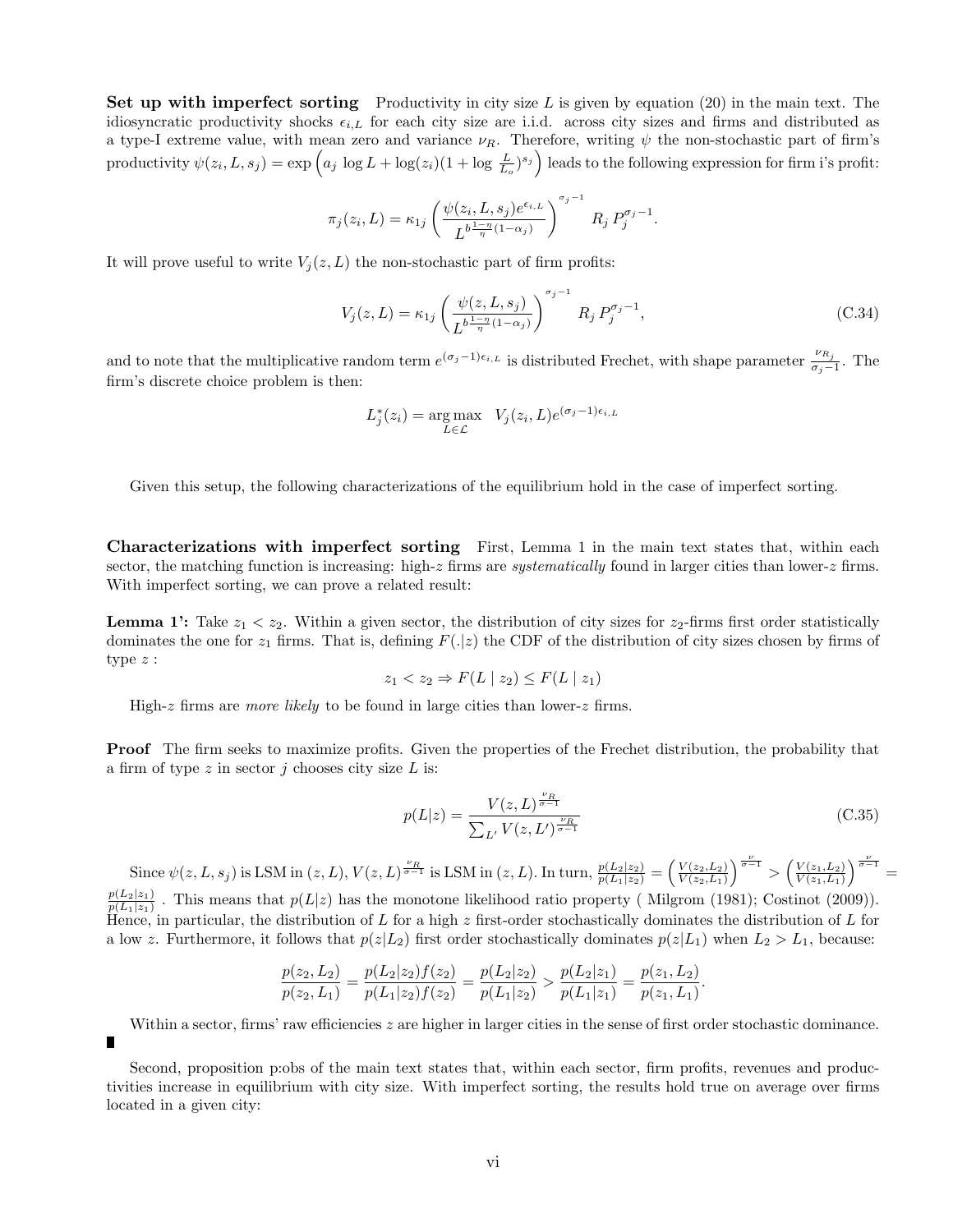Proposition p:obs': Within each sector, average firm profits, revenue and productivity increase in equilibrium with city size.

Proof A firm chooses city size to maximize profits following (21) in the main text. Given the properties of the Frechet distribution, the distribution of realized profits  $\pi^*$  of a firm of type z, once it has optimally chosen its location, is independent on its endogenous choice of city size  $L^*$ . That is,  $F(\pi^*|z) = F(\pi^*|z, L^*)$ . Therefore, the distribution of profits of firms located in a given city of size  $L^*$  is given by:

$$
p(\pi^* | L^*) = \int_z p(\pi^* | L^*, z) p_j(z | L^*) dz
$$
  
= 
$$
\int_z p(\pi^* | z) p_j(z | L^*) dz
$$

Therefore, firm profits in city  $L$  are on average:

$$
E\left[\pi^*|L^*\right] = \int_{\pi^*} \int_z \pi^* p(\pi^* | z) p(z|L^*) d\pi^* dz
$$
  
= 
$$
\int_z \left[ \int_{\pi^*} \pi^* p(\pi^* | z) d\pi^* \right] p(z|L^*) dz
$$
  
= 
$$
\int_z E\left[\pi^* | z\right] p(z|L^*) dz
$$

We know that  $\pi(z, L)$  increases in z for all L, therefore  $E(\pi^* | z)$  is also increasing in z. Given that  $p(z|L_2)$ first order stochastically dominates  $p(z|L_1)$  if  $L_2 > L_1$ , it follows that:

$$
E\left[\pi^* | L_2^* \right] > E\left[\pi^* | L_1^* \right]
$$

Firms are monopolistically competitive and demand is CES, so that profits are a constant proportion of revenues within a sector. It follows that:

$$
E\left[r^*|L_2^*\right] > E\left[r^*|L_1^*\right]
$$

Finally, the productivity of firm *i* in its chosen city size  $L^*$  is  $\phi_i = \psi(z_i, L^*, s_j) e^{\epsilon_{i,L^*}}$ , where:

$$
\pi(z_i, L^*) = \kappa_{1j} \left( \frac{\phi_i}{L^{*(1-\alpha_j)\frac{1-\eta}{\eta} b}} \right)^{\sigma_j - 1} R_j P_j^{\sigma_j - 1}
$$

therefore

$$
\phi_i = \frac{\pi(z_i, L^*)^{\frac{1}{\sigma_j - 1}} L^{*(1 - \alpha_j) \frac{1 - \eta}{\eta} b}}{(\kappa_{1j} R_j)^{\frac{1}{\sigma_j - 1}} P_j}
$$

Then, within sector  $j$ :

$$
E[\phi|L^*] = E\left[\pi^*(z, L^*)^{\frac{1}{\sigma_j - 1}} |L^* \right] \frac{L^{*(1-\alpha_j)\frac{1-\eta}{\eta}b}}{(\kappa_{1j}R_j)^{\frac{1}{\sigma_j - 1}} P_j}
$$

The term  $E\left[\pi^*(z,L^*)^{\frac{1}{\sigma_j-1}}|L^*\right]$  increases with  $L^*$ , by argument similar to the one made above for  $E\left[\pi^*(z,L^*)|L^*\right]$ . Furthermore,  $L^{*(1-\alpha_j)\frac{1-\eta}{\eta}b}$  also increases with  $L^*$ . Therefore,  $E[\phi|L^*]$  increases with  $L^*$ .

Third, proposition p:sorting of the main text states that the geographic distribution of a high  $\alpha$  (resp. s) sector first-order stochastically dominates that of a lower  $\alpha$  (resp. s) sector. This statement is unchanged in the case of imperfect sorting.

**Proposition p:sorting':** The geographic distribution of a high  $\alpha$  (resp. s) sector first-order stochastically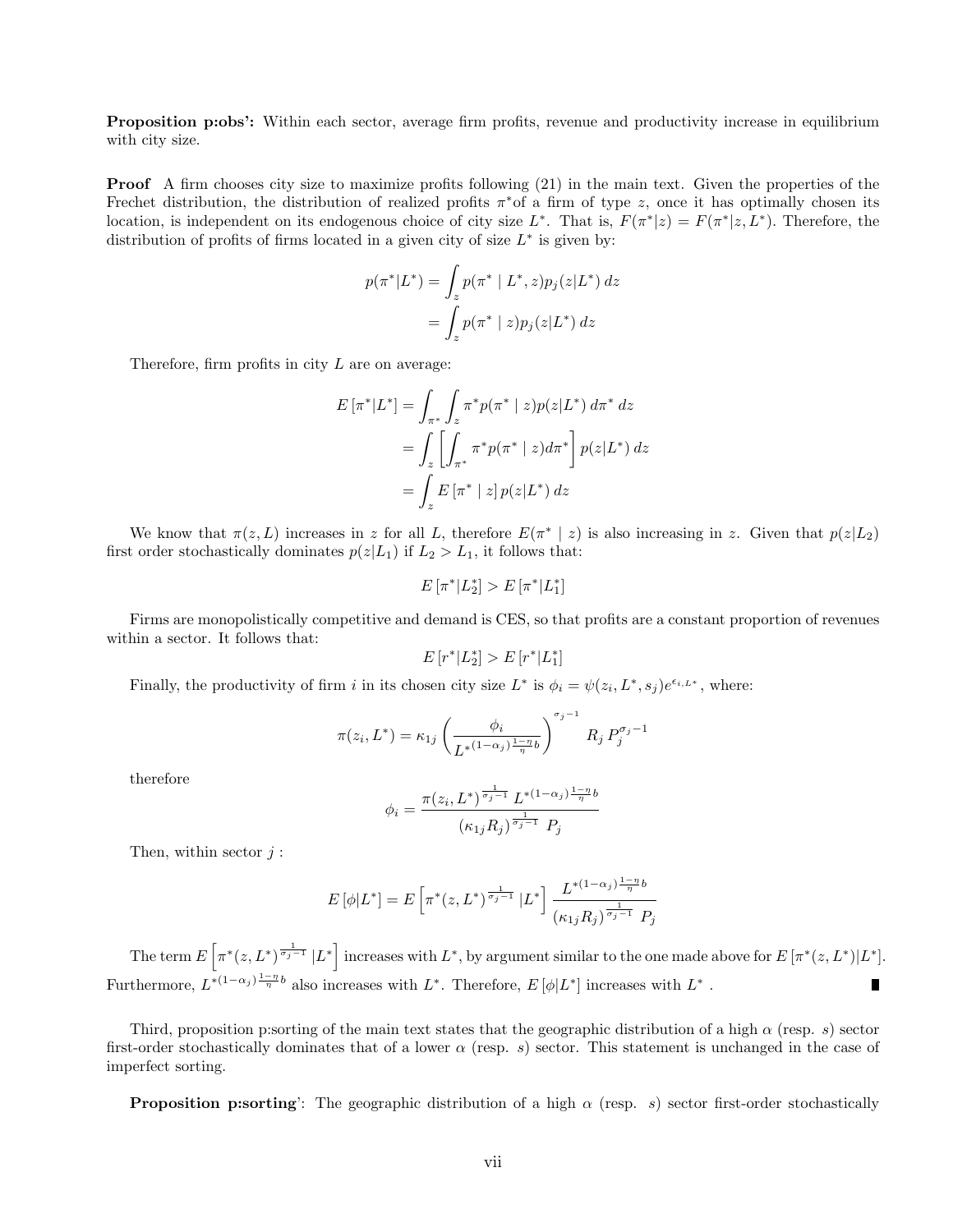dominates that of a lower  $\alpha$  (resp. s) sector.

**Proof** I make here explicit the dependency of V on sectoral parameters s and  $\alpha$ , and write expression (C.34) as  $V(z, L, s, \alpha)$ . We know that  $V(z, L, s, \alpha)$  is log-supermodular (LSM) in  $(z, L, s, \alpha)$ , as the properties of the non stochastic part of productivity  $\psi(z, L, s)$  are the same than in the main text. Therefore,  $V(z, L, s, \alpha) \frac{\nu_R}{\sigma - 1}$  is also LSM in  $(z, L, s, \alpha)$ . For any  $t \geq 0$ , define the auxiliary function  $\mathbb{1}_{[0,t]}(L)$  equal to 1 if  $L \in [0,t]$  and 0 otherwise. This function is LSM in  $(z, L, s, \alpha, t)$ , by lemma 3 in Athey (2002). Define

$$
G(z, s, \alpha, t) = \int_0^{\infty} V(z, L, s, \alpha)^{\frac{\nu_R}{\sigma - 1}} 1\!\!1_{[0, t]}(L) dF_L(L) = \int_0^t V(z, L, s, \alpha)^{\frac{\nu_R}{\sigma - 1}} dF_L(L).
$$

where  $F_L(L)$  is the economy-wide city size distribution. By lemma 4 in Athey (2002), we get that  $G(z, s, \alpha, t)$  is LSM in  $(z, s, \alpha, t)$ . The probability that a firm of a given type z chooses a city size smaller than t is:

$$
p \left( \text{firm z chooses city size } L \leq t | \alpha, s \right) = \frac{\int_0^t V(z, L, \alpha, s)^{\frac{\nu_R}{\sigma - 1}} \, dF_L(L)}{\int_0^\infty V(z, L, \alpha, s)^{\frac{\nu_R}{\sigma - 1}} \, dF_L(L)}
$$

By log-supermodularity of  $\int_0^t V(z, L, s, \alpha)^{\frac{\nu_R}{\sigma-1}} dF_L(L)$  the following comparative statics follow if  $s \leq s'$ :

$$
\frac{\int_0^t V(z, L, \alpha, s)^{\frac{\nu_R}{\sigma - 1}} \, dF_L(L)}{\int_0^\infty V(z, L', \alpha, s)^{\frac{\nu_R}{\sigma - 1}} \, dF_L(L)} \le \frac{\int_0^t V(z, L, \alpha, s')^{\frac{\nu_R}{\sigma - 1}} \, dF_L(L)}{\int_0^\infty V(z, L', \alpha, s')^{\frac{\nu_R}{\sigma - 1}} \, dF_L(L)}
$$

and similarly if  $\alpha \leq \alpha'$ :

$$
\frac{\int_0^t V(z, L, \alpha, s)^{\frac{\nu_R}{\sigma - 1}} dF_L(L)}{\int_0^\infty V(z, L', \alpha, s)^{\frac{\nu_R}{\sigma - 1}} dF_L(L)} \le \frac{\int_0^t V(z, L, \alpha', s)^{\frac{\nu_R}{\sigma - 1}} dF_L(L)}{\int_0^\infty V(z, L', \alpha', s') dF_L(L)}
$$

Therefore, the conditional probability p (firm z chooses city size  $L < t|\alpha, s$ ) increases with s (resp. with  $\alpha$ ), that is: the geographic distribution of a high  $\alpha$  (resp. high s) sector - all else equal - first order stochastically dominates that of a lower  $\alpha$  (resp. lower s) sector.

Fourth, proposition 4 in the main text states that the firm size distribution in revenues of a high  $\alpha$  (resp. s) sector is more spread out than that of a lower  $\alpha$  (resp. s) sector. With imperfect sorting, the following characterization holds:

Proposition 4 ': Normalize the distribution of firm revenues across sectors by their mean. Then, the distribution of log-revenues of firms in a high  $\alpha$  (resp. s) sector is a mean-preserving spread of that of a lower  $\alpha$  (resp. s) sector.

**Proof** Given the discrete choice problem  $(21)$  in the main text, a firm of type z has a distribution of optimized prof-

its  $\pi$  (resp. revenues r) that is distributed Frechet, with location parameter  $T(z, s, \alpha) = \left(\sum_{L'} V(z, L', s, \alpha)^{\frac{\nu_R}{\sigma-1}}\right)^{\frac{\sigma-1}{\nu_R}}$  and shape parameter  $\frac{\nu_R}{\sigma-1}$  (common to all firm types z). The distribution of log-revenues in a given sector depends therefore on the distribution of raw efficiency z and of a shock  $\epsilon$  according to:

$$
log(r(z, \epsilon; s, \alpha)) = \kappa + \log T(z, s, \alpha) + \epsilon,
$$

where  $\kappa$  is a sectoral constant,  $\epsilon$  is distributed type-1 EV, with location parameter 0 and shape parameter  $\kappa = \frac{\nu_R}{\sigma - 1}$ , and is independent of z. Let  $s_1 < s_2$ . Define the constant  $K_s = E_z [\log T(z, s_1, \alpha)] - E_z [\log T(z, s_2)]$ . The distributions of  $log(r(z, \epsilon; s_1, \alpha))$  and  $log(r(z, \epsilon; s_2, \alpha)) + K_s$  have the same mean.

The location parameter  $T(z, s, \alpha)$  is LSM in  $(z, s)$  and  $(z, \alpha)$ . To see this, note that  $T(z, s, \alpha) = E\left[V(z, L', s, \alpha)^{\frac{\nu}{\sigma-1}}\right]^{\frac{\sigma-1}{\nu_R}}$ , where the expectation is taken over the economy-wide distribution of city sizes. Since  $V(z, L, s, \alpha)$  is log-supermodular in  $(z, s)$ ,  $V(z, L, s, \alpha)$   $\frac{\nu}{\sigma-1}$  is also LSM in in  $(z, s)$ , then  $E_L$   $[V(z, L', s, \alpha)$   $\frac{\nu}{\sigma-1}]$  is LSM (Athey (2002) shows that the expectation of a LSM function is LSM) and finally  $T(z, s, \alpha)$  is LSM in  $(z, s)$ . By a similar reasoning, it is also LSM in  $(z, \alpha)$ .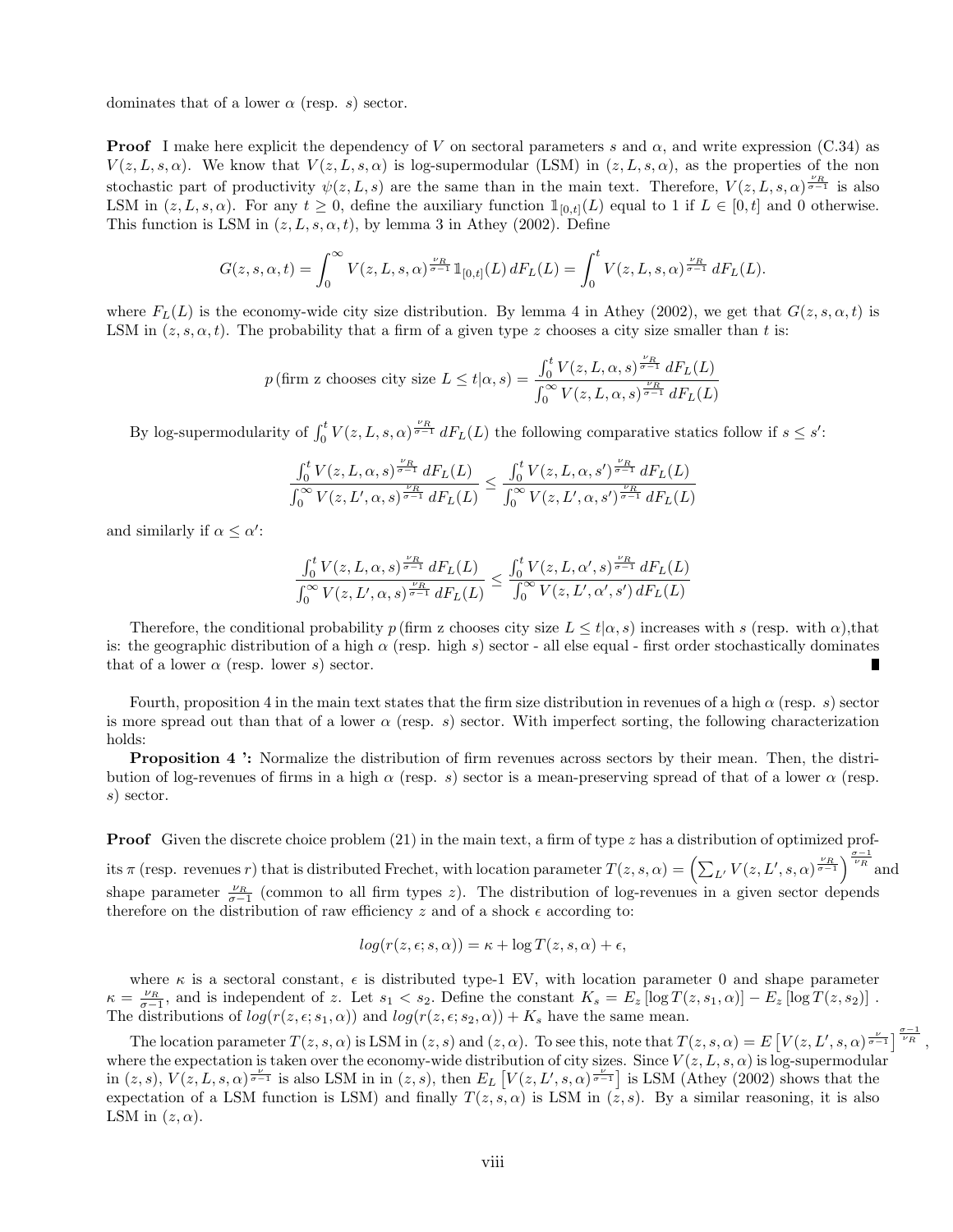Fix  $\alpha$ . The function  $\log T(z, \alpha, s)$  is supermodular in z and s and increasing in z, so  $\log T(z, \alpha, s_1)$  and  $\log T(z, \alpha, s_2) + K_s$  cross (at most) once as functions of z. For z above that point we have  $\log T(z, \alpha, s_2) + K_s >$  $\log T(z, \alpha, s_1)$ . The opposite is true below this point. Writing  $h(z) = \log T(z, \alpha, s_1) - \log T(z, \alpha, s_2) - K_s$ ,we get that  $E_z[h(z)] = 0$  by definition of  $K_s$ . Given that  $h(z)$  is first positive then negative, it follows that:

$$
\int_0^Z h(z)dF(z)\geq 0
$$

for all Z. This proves that the distribution  $\log T(z, \alpha, s_2) + K_s$  second-order stochastically dominates the distribution  $\log T(z, \alpha, s_1)$ . Since  $\log T(z, \alpha, s_1)$  and  $\epsilon$  are independent, we get in turn that,  $\log(r(z, \epsilon; s_2, \alpha)) + K_s$  second-order stochastically dominates  $log(r(z, \epsilon; s_1, \alpha))$ . Therefore,  $log(r(z, \epsilon; s_2, \alpha))$  is, once de-meaned, a mean-preserving spread of  $log(r(z, \epsilon; s_1, \alpha))$ . The same proof is readily adaptable to the case of  $\alpha$ , now holding s fixed.

## D. Proofs of section 3.3

## D.1. Lemma 7

**Proof** Consider a given city of size L developed by city developer i. Equation  $(6)$  shows that, for a given city size and a given sector, labor hired by local firms is proportionate to the ratio of firms profit to the (common) local wage. Using this relationship, the city developers problem (14) then simplifies to

$$
\max_{L, \{T_j(L)\}_{j \in 1, ..., S}} \Pi_L = b(1 - \eta)w(L)L - \sum_{j=1}^S \frac{M_j w(L)}{(1 - \alpha_j)(\sigma_j - 1)} \int_z T_j(L)\ell_j(z, L) \, \mathbb{1}_j(z, L, i) dF_j(z) \tag{D.36}
$$

Let  $N_j(L, i) = \int_z \ell_j(z, L) \mathbb{1}(z, L, i) M_j dF_j(z)$  denote the number of workers working in sector j in this specific city *i*. It follows that  $\sum_{j=1}^{S} N_k(L, i) = L - \ell_H(L) = L(1 - (1 - \eta)(1 - b))$  where  $\ell_H(L)$  is the labor force hired in the construction sector and the second equality uses (13).

The problem is akin to a Bertrand game. Consider a given city size L. Free entry pushes the profit of city developers to zero in equilibrium. I prove now that this drives  $T_j(L, z)$  to the common level  $T_j^* = \frac{b(1-\eta)(1-\alpha_j)(\sigma_j-1)}{1-(1-\eta)(1-b)}$ .<br>First, assume that for a given  $(z, j)$ , the maximum subsidy offered is strictly less than could offer  $T_j^*$  for  $(z, j)$  and 0 for all other sectors, attract all  $(z, j)$  firms for whom this subsidy is more attractive, and make exactly zero profit, as  $M_j \int_z \ell_j(z, L) \mathbb{1}(z, L, i) dF_j(z) = L(1 - (1 - \eta)(1 - b))$ . Second, assume a city developer offers a subsidy  $T_j(L, z) > T_j^*$  for a couple  $(z, j)$ . This leads to negative profits. To see this, consider all cities of size L, and take the one that offers the highest subsidy city to  $(z, j)$  firms. Call this city i. From the first step of the proof, we know that in any given city, for all sectors k, either  $T_k(L, z) \ge T_k^*$  and  $N_k \ge 0$  or  $T_k < T_k^*$ and  $N_k = 0$ . Therefore,

$$
\sum_{k=1}^{S} \frac{M_k w(L) T_k^*}{(1 - \alpha_k)(\sigma_k - 1)} \int_z \ell_k(z, L) \mathbb{1}(z, L, i) dF_k(z) = \sum_{k=1}^{S} \frac{w(L) T_k^*}{(1 - \alpha_k)(\sigma_k - 1)} N_k
$$
  
>  $b(1 - \eta) w(L) L$ 

so that  $\Pi^i < 0$ .

## D.2. Extension with Specific Subsidies

I examine here the case where land developers can observe firm types z and offer specific subsidies that are zindustry-city specific, rather than ad-valorem and constant within industry in the baseline model. Specifically, land developers offer a specific subsidy  $S_i(z;L)$  to each firm of type z in industry j coming to their city of size L. I show here that the same outcome as in the baseline model is still an equilibrium. That is, the following is an equilibrium:

- A city developer targets a city size  $L_0$  and announces a fixed subsidy  $S_j(L_0)\delta(z-z_j^*(L_0))\delta(L-L_0)$  where  $\delta(0) = 1$ , and  $\delta(x) = 0$  for  $x \neq 0$ . This subsidy is targeted to firms for which  $\tilde{L_0}$  is the best choice of city absent any subsidy, ie. the ones for which  $z = z_j^*(L)$ , where  $z_j^*(L)$  is the inverse of  $L_j^*(z)$  defined in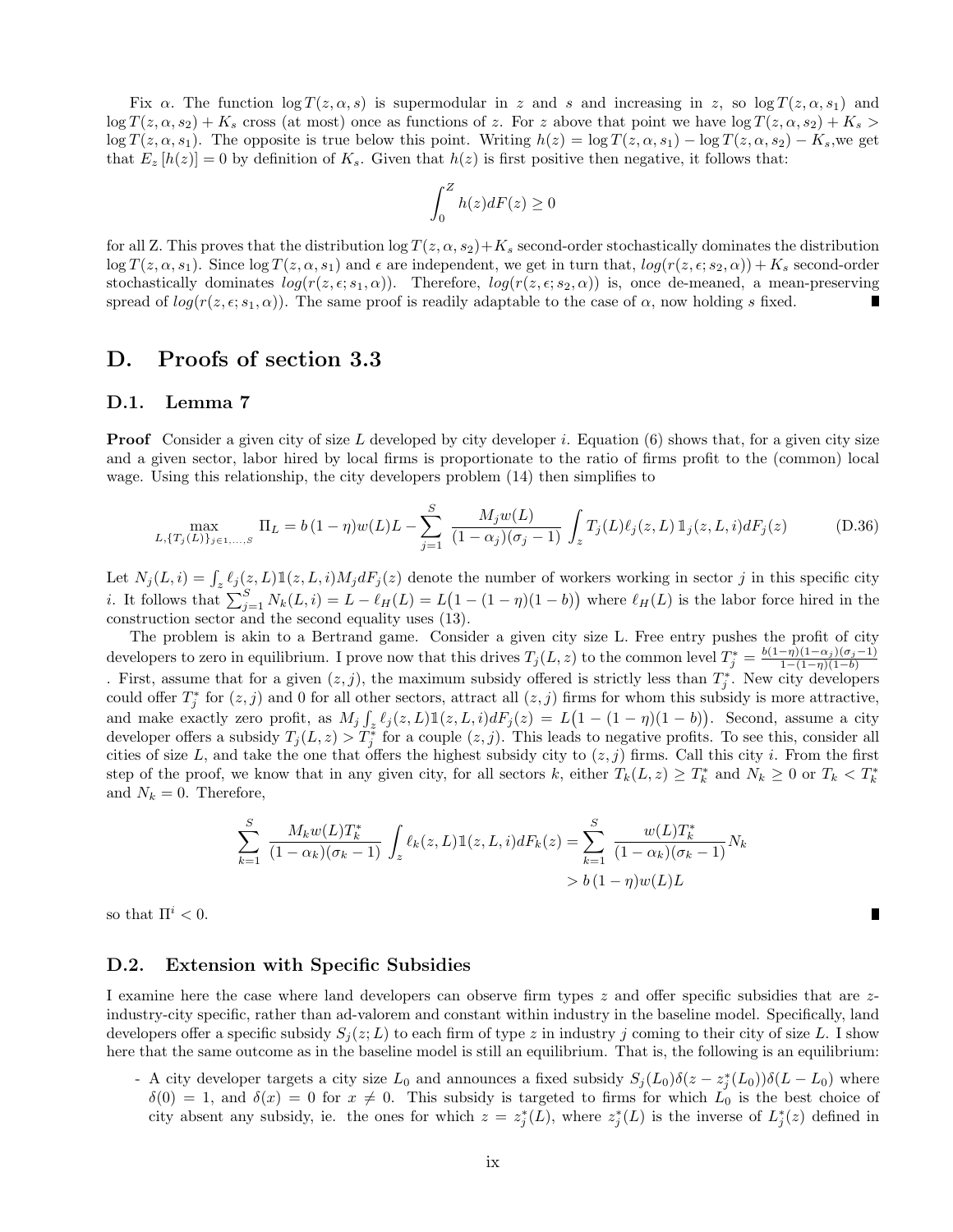equation (8) in the main text. The subsidy is 0 for other firms. The subsidy does not vary with the profit of the firm, but instead is fixed to the same level as what is effectively paid in the baseline equilibrium:

 $S_j(L_0) = T_j^* \widetilde{\pi}_j(z_j^*(L_0), L_0)$ , where I write  $\widetilde{\pi}_j(z_j^*(L), L) = \kappa_{1j} \left( \frac{\psi(z, L, s_j)}{\psi(L)^{1-\alpha_j}} \right)$  $\overline{w(L)^{1-\alpha_j}}$  $\int^{\sigma_j-1} R_j P_j^{\sigma_j-1}$  the profit of the firm absent any subsidy.

- All cities in the optimal set  $\mathcal L$  are announced by developers
- Firms of type  $z^*(L)$  choose cities of size L.

The proof that this is an equilibrium is as follows. Given these subsidies offered by developers, a firm of type z chooses its optimal location as follows:

$$
\max_{L} \widetilde{\pi}_j(z, L) + \mathbb{1}_{L=L_j^*(z)} S_j(z; L_j^*(z)).
$$

Given that  $\max_{L} \widetilde{\pi}_j(z, L) = L_j^*(z)$ , the optimal choice of the firm with subsidy is also  $L_j^*(z)$ . A developer makes following profit in his city, where I write N, the pumber of firms in sector *i* that and up in this c the following profit in his city, where I write  $N_j$  the number of firms in sector j that end up in this city :

$$
\Pi_L = b(1 - \eta)w(L)L - \sum_j S_j N_j
$$
  
= b(1 - \eta)w(L)L - \sum\_j N\_j T\_j^\* \tilde{\pi}\_j(z\_j^\*(L), L)  
= b(1 - \eta)w(L)L - \sum\_j N\_j T\_j^\* \frac{w(L)\ell\_j(z\_j^\*(L), L)}{(1 - \alpha\_j)(\sigma\_j - 1)}  
= b(1 - \eta)w(L)L - \sum\_j N\_j \frac{b(1 - \eta)}{1 - (1 - \eta)(1 - b)} w(L)\ell\_j(z\_j^\*(L), L)  
= b(1 - \eta)w(L)L - \frac{b(1 - \eta)}{1 - (1 - \eta)(1 - b)}L(1 - (1 - b)(1 - \eta))  
= 0

where the second equality comes from the definition of the subsidy, the third equality comes from equation (6) in the main text, the fourth equality uses the definition of  $T_j^*$  from the main text, and the last one uses the local labor market clearing condition:  $L(1-(1-b)(1-\eta)) = \sum_{j}^{s} N_j \ell_j(z_j^*(L), L)$ . I finally show that there is no profitable deviation for a developer. First, it is clear that no developer wants to offer a higher subsidy for firms for the same city size (that is, for  $z = z_j^*(L)$  in city size L), since it would lead to negative profits given that the current subsidies yield 0 profit. Also, lower subsidies for the same city size would not attract any firms. We need to check whether a developer want and can attract a firm of type  $z$  in a city that is not the unconstrained optimal choice  $L^*(z)$  of the firm. The proof is by contradiction. Assume that a developer targets firms z in cities of size  $L_2 \neq L^*(z)$  and offers them a specific subsidy  $S_2$ . For the subsidy to be attractive for firms, it has to be that:

$$
S_2 \ge \widetilde{\pi}(z, L^*) + T^* \widetilde{\pi}(z, L^*) - \widetilde{\pi}(z, L_2), \tag{D.37}
$$

since the alternative for firm z is to choose city  $L^*(z)$  – simply written  $L^*$  here – and get a profit of  $\tilde{\pi}(z, L^*)$ <br>s a subsidy  $T^*\tilde{\pi}(z, L^*)$ . For the subsidy to generate positive profits for the developer it has plus a subsidy  $T^*\tilde{\pi}(z,L^*)$ . For the subsidy to generate positive profits for the developer, it has to be that:

$$
S_2 N_2 \le b(1 - \eta)w(L_2)L_2
$$

where  $N_2$  is the number of firms of type z that populate a city  $L_2$  such that the local labor market clears, that is:  $N_2 = \frac{L_2(1-(1-\eta)(1-b))}{\ell_2(z,L_2)} = \frac{L_2w(L_2)(1-(1-\eta)(1-b))}{(1-\alpha)(\sigma-1)\tilde{\pi}(z,L_2)}$  $\frac{w(L_2)(1-(1-\eta)(1-\theta))}{(1-\alpha)(\sigma-1)\tilde{\pi}(z,L_2)}$ . Therefore the condition for positive profits becomes:  $S_2 \leq \frac{b(1-\eta)}{1-(1-\eta)(1-\eta)}$  $\frac{b(1-\eta)}{1-(1-\eta)(1-b)}(1-\alpha)(\sigma-1)\tilde{\pi}(z,L_2)$ , which is precisely  $T^*\tilde{\pi}(z,L_2)$ . Finally, note that by optimality of  $L^*$ ,

$$
\widetilde{\pi}(z, L^*) + T^* \widetilde{\pi}(z, L^*) \ge \widetilde{\pi}(z, L_2) + T^* \widetilde{\pi}(z, L_2).
$$

Therefore,  $T^*\tilde{\pi}(z,L_2) \leq \tilde{\pi}(z,L^*) + T^*\tilde{\pi}(z,L^*) - \tilde{\pi}(z,L_2)$  and  $S_2$  cannot at the same time satisfy  $S_2 \leq T^*\tilde{\pi}(z,L_2)$ <br>and condition  $(D,37)$ . This contradiction means that there is no prefitable deviation for a and condition (D.37) . This contradiction means that there is no profitable deviation for a land developer. This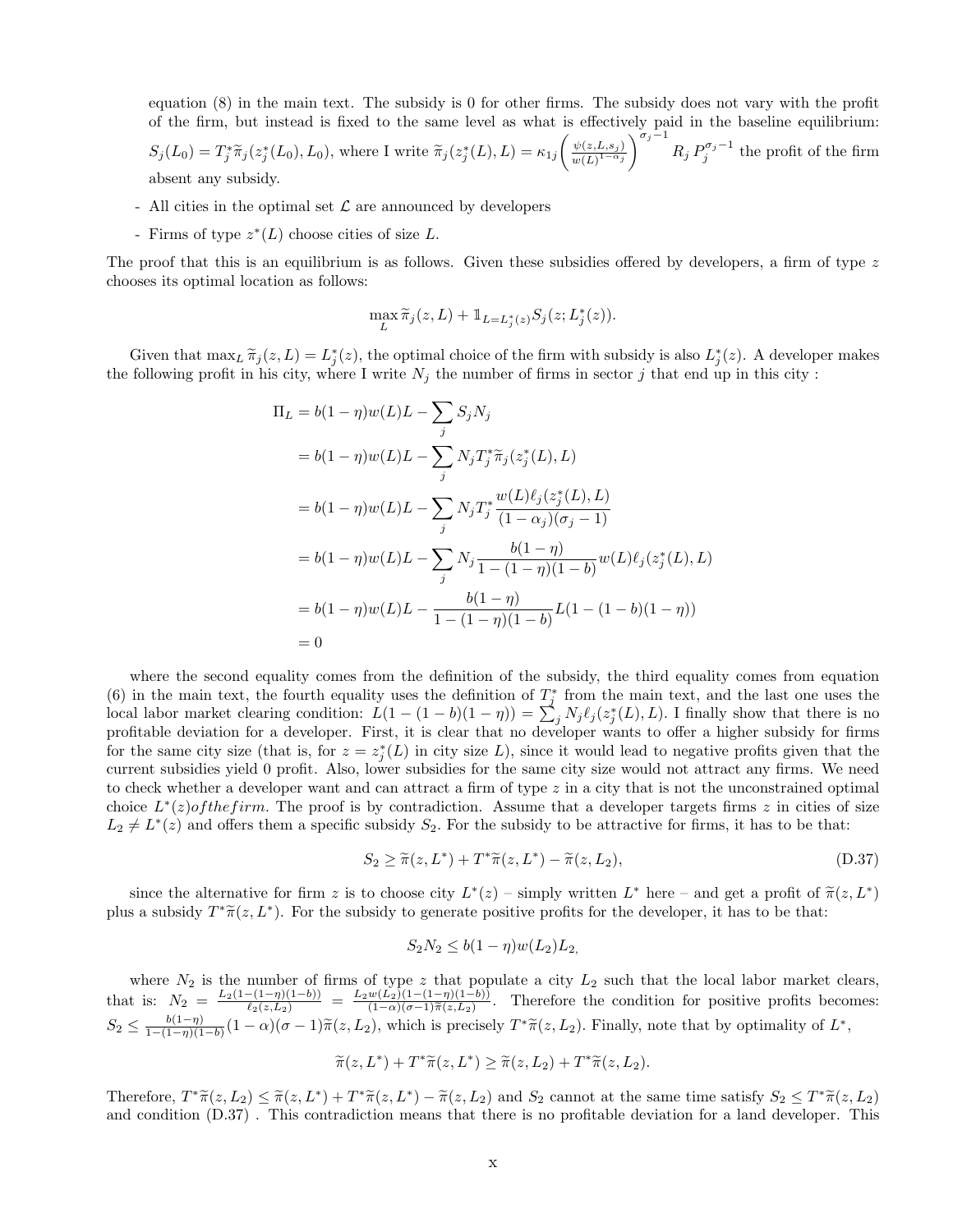conclude the proof that the distribution of firms and cities of the baseline model is still an equilibrium of the model with specific subsidy for type-z firms.

## D.3. Lemma 8

**Proof** Let  $L_o$  denote the suboptimal city size where firms of type  $(z, j)$  are located. They get profit  $\pi_j^*(z, L_o)$ . Denote  $\Delta = \frac{\pi_j^*(z_j, L^*(z))}{\pi^*(z, L)}$  $\frac{\Gamma(z_j, L^*(z))}{\pi_j^*(z, L_o)} - 1 > 0$ . A city developer can open a city of size  $L^*(z)$  by offering a subsidy  $\tilde{T}_j =$  $\frac{1+\frac{\Delta}{2}}{1+\Delta}(1+T_j^*)-1$ , which will attract firms as they make a higher profit than at  $L_o$ , and allows the city developer to make positive profits. City size distribution adjusts in equilibrium to determine the number of such cities. п

#### D.4. Lemma 9

The proof is in the main text.

## E. General Equilibrium

I use the following notation:

$$
E_j = \int \frac{\psi(z, L_j^*(z), s_j)^{\sigma_j - 1}}{\left[ (1 - \eta)L_j^*(z) \right]^{\frac{b(1 - \eta)(1 + (1 - \alpha_j)(\sigma_j - 1))}{\eta}}} dF_j(z) , \text{ and } S_j = \int \left( \frac{\psi(z, L_j^*(z), s_j)}{\left[ (1 - \eta)L_j^*(z) \right]^{\frac{b(1 - \eta)(1 - \alpha_j)}{\eta}}} \right)^{\sigma_j - 1} dF_j(z),
$$

where  $E_j$  and  $S_j$  are sectoral quantities that are fully determined by the matching functions  $L_j^*(z)$  for each sector j. They are normalized measures of employment and sales in each sector.<sup>2</sup> To find general equilibrium quantities  $P_j$ ,  $M_i$  for all  $j \in \{1, ..., S\}$  and R, the aggregate revenues in the traded goods sector, I write the free entry conditions for firms (equation (E.38)), the goods market clearing conditions (equation (E.39)), and the national labor market clearing condition (workers works either in one of the traded goods sectors or in the construction sector, equation (E.40)). This leads to the following system of equations:

$$
f_{Ej} P = (1 + T_j^*) \kappa_{1j} S_j \xi_j R P_j^{\sigma_j - 1}, \text{ for all } j \in \{1, ..., S\},
$$
 (E.38)

$$
1 = \sigma_j \kappa_{1j} M_j S_j P_j^{\sigma_j - 1}, \text{ for all } j \in \{1, ..., S\},\tag{E.39}
$$

$$
Nv = \sum_{j=1}^{S} \kappa_{2j} E_j M_j \xi_j R P_j^{\sigma_j - 1} + N(1 - b)(1 - \eta),
$$
 (E.40)

where  $f_{Ej}$  is the units of final goods used up in the sunk cost of entry, P is the aggregate price index, and the last term derives from equation (13). First, the national labor market clearing condition (E.40) together with equation (E.39) leads to the aggregate revenues in manufacturing,

$$
R = N \frac{1 - (1 - b)(1 - \eta)}{\sum_{j=1}^{S} \frac{(1 - \alpha_j)(\sigma_j - 1)}{\sigma_j} \xi_j \frac{E_j}{S_j}}
$$
(E.41)

This pins down uniquely the general equilibrium quantity  $R$ . Second, I combine equations (E.43) and (E.38) and write  $\tilde{\kappa}_{1j} = \kappa_{1j} P^{\alpha_j(\sigma_j - 1)}$ . This is a constant parameter, whereas  $\kappa_{1j}$  depended on the GE quantity  $P$ <sup>3</sup>. This leads

<sup>&</sup>lt;sup>2</sup>Given the wage equation (4) and the expression for operating profits (5), aggregate operating profits in sector j are  $\kappa_{1j} M_j S_j R_j P_j^{\sigma_j-1} (1+T_j^*)$ . Similarly, aggregate revenues in sector j are  $\sigma_j \kappa_{1j} M_j S_j R_j P_j^{\sigma_j-1}$  and aggregate employment in sector j is  $\kappa_{2j} M_j E_j R_j P_j^{\sigma_j-1}$ , where the sectoral constant  $\kappa_{2j}$  is  $\kappa_{2j} = \kappa_{1j} (1 - \alpha_j)(\sigma_j - 1)$ .

<sup>&</sup>lt;sup>3</sup>This is because  $\kappa_{1i}$  depends on the price of capital which is constant, fixed in international markets in units of the internationally traded good. Since the price of the traded good is not taken as the numeraire here, the cost of capital if  $\rho P$ in terms of the numeraire, with  $\rho$  a constant.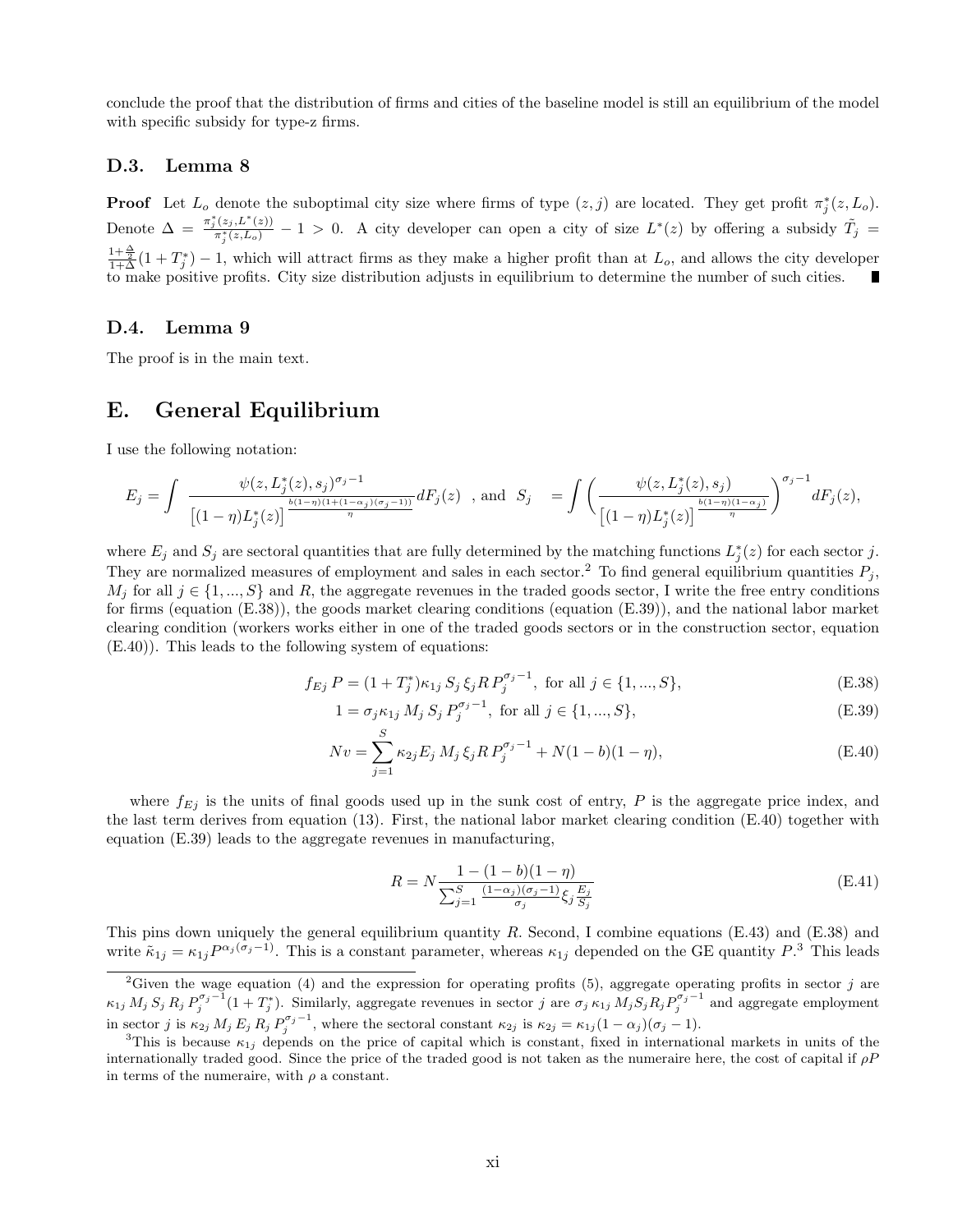to :

$$
P_j^{\frac{1}{\alpha_j}} \prod_{k=1}^S \left(\frac{P_k}{\xi_k}\right)^{-\xi_k} = \left(\frac{1}{\tilde{\kappa}_{1j}(1+T_j^*) S_j \xi_j R}\right)^{\frac{1}{\alpha_j(\sigma_j-1)}},\tag{E.42}
$$

where I have used that  $P = \prod_{i=1}^{S}$  $j=1$  $\left(\frac{P_j}{\epsilon}\right)$  $(\frac{P_j}{\xi_j})^{\xi_j}$ . Note that the matrix 

 $\xi_1$   $\xi_2$  ...  $-\frac{1}{\alpha_n} + \xi_n$ rank and is invertible. Therefore, equation (E.42) has a unique solution in  $\{P_i\}_{i=1..N}$ . This pins down P in turn. Finally, equations (E.39) leads to the sectoral mass of firms:

 $\lceil$ 

$$
M_j = \frac{P^{\alpha_j(\sigma_j - 1)}}{\sigma_j \tilde{\kappa}_{1j} S_j P_j^{\sigma_j - 1}}.
$$
\n(E.43)

 $-\frac{1}{\alpha_1} + \xi_1$   $\xi_2$  ...  $\xi_n$  $\xi_1 \quad -\frac{1}{\alpha_2} + \xi_2 \quad ... \quad \xi_n$ . . . . . . . . .

1

has full

Therefore, equations E.38-E.40 have a unique solution  $(R, M_j, P_j)_{j=1...S}$ .

## F. Stability

I verify here that the equilibrium described in section 3 is stable. First, I study the reaction of the economy to a perturbation of the equilibrium where only workers's location or firms' location are perturbed. Second, I examine a perturbation of both firms' and workers' location.

It is straightfoward to see that the equilibrium is stable to a small perturbation of the location of firms, holding workers location constant. No firm has an incentive to deviate from the initial equilibrium, as they all choose their profit maximizing city size in the first place. The equilibrium is also stable to a small perturbation of the location of workers, holding firms location constant. To see this, fix the set of equilibrium cities as well as the set of firms located in each cities. Consider city i. In equilibrium its population is L, and it has  $n_j$  firms of raw productivity  $z_j$  from sector j. Labor demand for each firm is  $\ell_j = K_j \frac{\psi(z_j, L, s_j)^{\sigma_j-1}}{\psi(L) \left(1-\alpha_j\right)(\sigma_j-1)}$  $\frac{\psi(z_j, L, s_j)}{\psi(L)^{(1-\alpha_j)(\sigma_j-1)+1}}$  with  $K_j$  a set of general equilibrium. The local labor market clearing condition is  $\Sigma$  $\sum\limits_j n_j K_j \frac{\psi(z_j, L, s_j)^{\sigma_j-1}}{w(L)^{(1-\alpha_j)(\sigma_j-1)}}$  $\frac{\psi(z_j, L, s_j)}{\psi(L)^{(1-\alpha_j)(\sigma_j-1)+1}} = L$ . This implicitly pins down the wage

 $w(L)$  as a function of L if workers move to the city. Workers' utility in this city is is  $U(L) = w(L)L^{\frac{b(1-\eta)}{\eta}}$ . I now show by contradiction that this level of utility decreases with L. Since  $\frac{\partial log u(L)}{\partial log L} = \frac{w'(L)L}{w(L)} - \frac{b(1-\eta)}{\eta}$ now by contradiction that this level of utility decreases with L. Since  $\frac{\partial log u(L)}{\partial log L} = \frac{w(L)L}{w(L)} - \frac{b(1-\eta)}{\eta}$ , assume that  $\frac{w'(L)L}{w(L)} > \frac{b(1-\eta)}{\eta}$  $\frac{(-\eta)}{\eta}$ . Differentiating the local labor market clearing condition leads to

$$
\sum_{j} n_{j} K_{j} \frac{\psi(z_{j}, L, s_{j})^{\sigma_{j}-1}}{w(L)^{(1-\alpha_{j})(\sigma_{j}-1)+1}} \left[ (\sigma_{j}-1) \frac{\psi_{2}}{\psi} - ((1-\alpha_{j})(\sigma_{j}-1)+1) \frac{w'(L)}{w(L)} \right] = .1
$$
\n(F.44)

Using in equation (7) leads to  $L\left[ (\sigma_j - 1) \frac{\psi_2}{\psi} - ((1 - \alpha_j)(\sigma_j - 1) + 1) \frac{w'(L)}{w(L)} \right]$  $\left[\frac{w'(L)}{w(L)}\right] < -\frac{b(1-\eta)}{\eta} < 0$ , so that (F.44) is contradicted. Hence  $\frac{\partial log u(L)}{\partial log L} < 0$ . Г

Second, I study the reaction of the economy to a perturbation of the equilibrium where both workers and firms' location are perturbed. I show here that the economy converges back to the initial equilibrium. In the initial equilibrium, land developers on these sites had posted a subsidy schedule  $T_j^* \delta(L - L_i)$ , which was the one compatible with the initial equilibrium with city size distribution  $f_L^*(L)$  (see main text, section 2.2.2.). Sites were initially populated with the posted number of workers  $(L<sub>i</sub>$  for developer i), and firms which chose these sites got subsidy  $T_j^*$ , but this is not necessarily the case anymore. If their population has changed following the perturbation, then firms earn 0 subsidy in these cities, and land developer make strictly positive profits in these cities.

To study the stability of the initial equilibrium to this perturbation, I assume that the game is played sequentially. Land developers play first, in decreasing order of their current profit (for example). They announce a new subsidy scheme. Once all of the current land developers have spoken, potential entrants can also announce a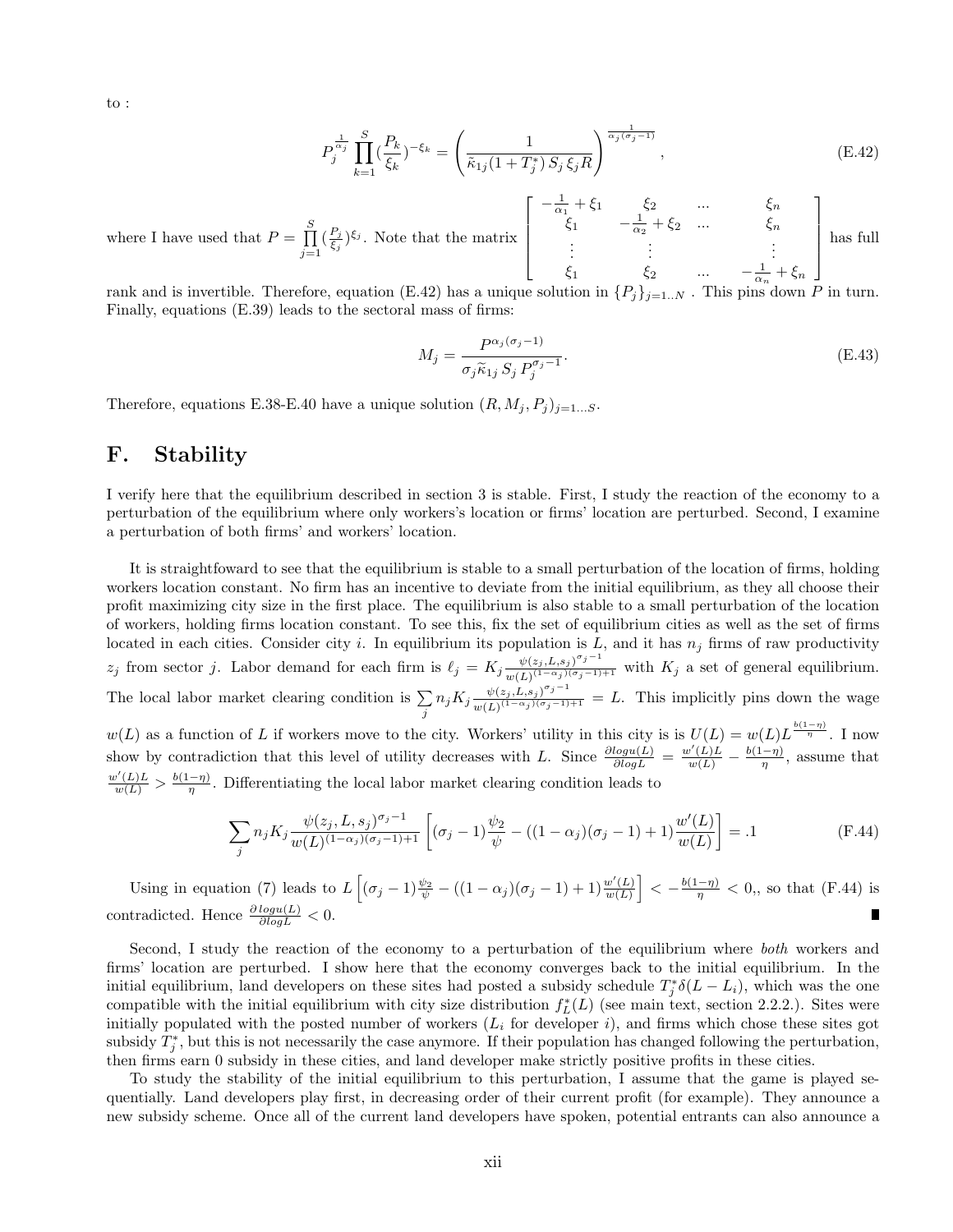subsidy scheme. Then, firms and workers can choose to relocate if they want to, taking these subsidy as given. If necessary, the game repeats until an equilibrium is reached. But I show here that the equilibrium is reached after one iteration, because the optimal subsidy schedule  $T_j^* \delta(L - L_i)$  will be posted by land developers. The proof is by contradiction. Let us first take the subsidy distribution as given, and study how firms and workers sort across space. Necessarily, workers choose cities such that  $U(L) = U$  for some value U. Otherwise, the workers would move away from cities with lower utility and into cities with higher utility. This location choice of workers leads to a set of city sizes  $\tilde{\mathcal{L}}$ , and pins down the wage schedule up to a constant (see equation (4)):  $w(L) = \tilde{w} L^{\frac{1-\eta}{\eta}}$ . Necessarily, firms choose the city that maximizes their profit, that is:

$$
\begin{cases}\n\tilde{\pi}_j(z, L) = \tilde{\kappa}_j\left(1 + \widetilde{T}_j(L)\right) \left(\frac{\psi(z, L, s_j)}{L^{b \frac{1 - \eta}{\eta}(1 - \alpha_j)}}\right)^{\sigma_j - 1} R_j P_j^{\sigma_j - 1} \\
L_j^*(z) = \arg \max_{L \in \tilde{\mathcal{L}}} \tilde{\pi}_j(z, L).\n\end{cases}
$$

Finally, land developers make the following profit:  $\left[ b(1-\eta) - T \frac{(1-(1-b)(1-\eta))}{(\tau-1)(1-\alpha)} \right]$  $\frac{-(1-b)(1-\eta)}{(\sigma-1)(1-\alpha)}$   $w(L)L$ .

First, assume first that for some city size  $L_0$ , a city developer makes positive profits (ie the effective subsidy there is  $T < \frac{b(1-\eta)(\sigma-1)(1-\alpha)}{1-(1-b)(1-\eta)}$ . This is not compatible with all city developers maximizing profit. Indeed, a city developer with unused land, anticipating this, would have offered a subsidy  $(T + \epsilon) \delta(L - L_0)$ , with  $T + \epsilon < T^*$ , that would have attracted the same firms and generated profits for the developer. Therefore, it must be that no city developer makes positive profits after that round. In other words, effective subsidies collected by firms are necessarily  $T = T^*$ . Therefore, firms chose:

$$
\begin{cases}\n\tilde{\pi}_j(z, L) = \tilde{\kappa}_j \left(1 + T_j^*\right) \left(\frac{\psi(z, L, s_j)}{L^{\frac{1 - \eta}{\eta}}(1 - \alpha_j)}\right)^{\sigma_j - 1} R_j P_j^{\sigma_j - 1} \\
L_j^*(z) = \arg \max_{L \in \tilde{\mathcal{L}}} \tilde{\pi}_j(z, L).\n\end{cases}
$$

Second, assume that some firms are not back to their optimal city size  $L^*(z)$ . That is, not all city size in  $\mathcal{L}^*$ are offered in  $\mathcal L$ . There exists a city size  $L_0$  for which  $f_L(L_0) > 0$  in the baseline equilibrium, but no developer has offered the subsidy scheme  $T_j^* \delta(L - L_0)$ . Absent this option, the corresponding firms  $z_0 = L^{*-1}(L_0)$  must have chosen a suboptimal city  $L_1$  with subsidy  $T^*$ . These firms make a profit  $\pi_j^*(z_0, L_1) < \pi_j^*(z_0, L_0)$ . A city developer with no city, anticipating this, would have offered a subsidy  $T_j^* \delta(L - L_0) - \epsilon$  (with  $\epsilon > 0$  arbitrarily small), that would have attracted the same firms, as it strictly improves their profits.

We have thereby shown by contradiction that it must be that all optimal city sizes are announced by developers with a subsidy  $T^*$ . Therefore, the economy converges back to the intial equilibrium, which is stable to a small perturbation of both firms' and workers' locations. П

## G. Welfare analysis

#### G.1. Social planner's problem

The utility function is as follows<sup>4</sup>:

$$
U(L) = c(L)L^{-\frac{b(1-\eta)}{\eta}}.
$$
\n(G.45)

I report here the results for a single-sector economy, for simplicity. The intuitions are unchanged in a multisector setup. The problem of the planner is to choose allocations optimally, namely

- (1) for each firm z, its level of input  $\ell(z)$  and  $k(z)$  and its city size  $L(z)$
- (2) the mass of firms M and the distribution of city sizes  $G(L)$

<sup>&</sup>lt;sup>4</sup>As in the competitive equilibrium, a constant fraction of the local labor force is used to build housing. In this reducedform utility function, congestion increases log-linearly with city size. The following results therefore hold irrespective of the source of congestion in the economy, as long as it increases log-linearly with city size. Utility has been renormalized by a constant and by taking utility in (G.45) to the power  $\frac{1}{\eta}$ .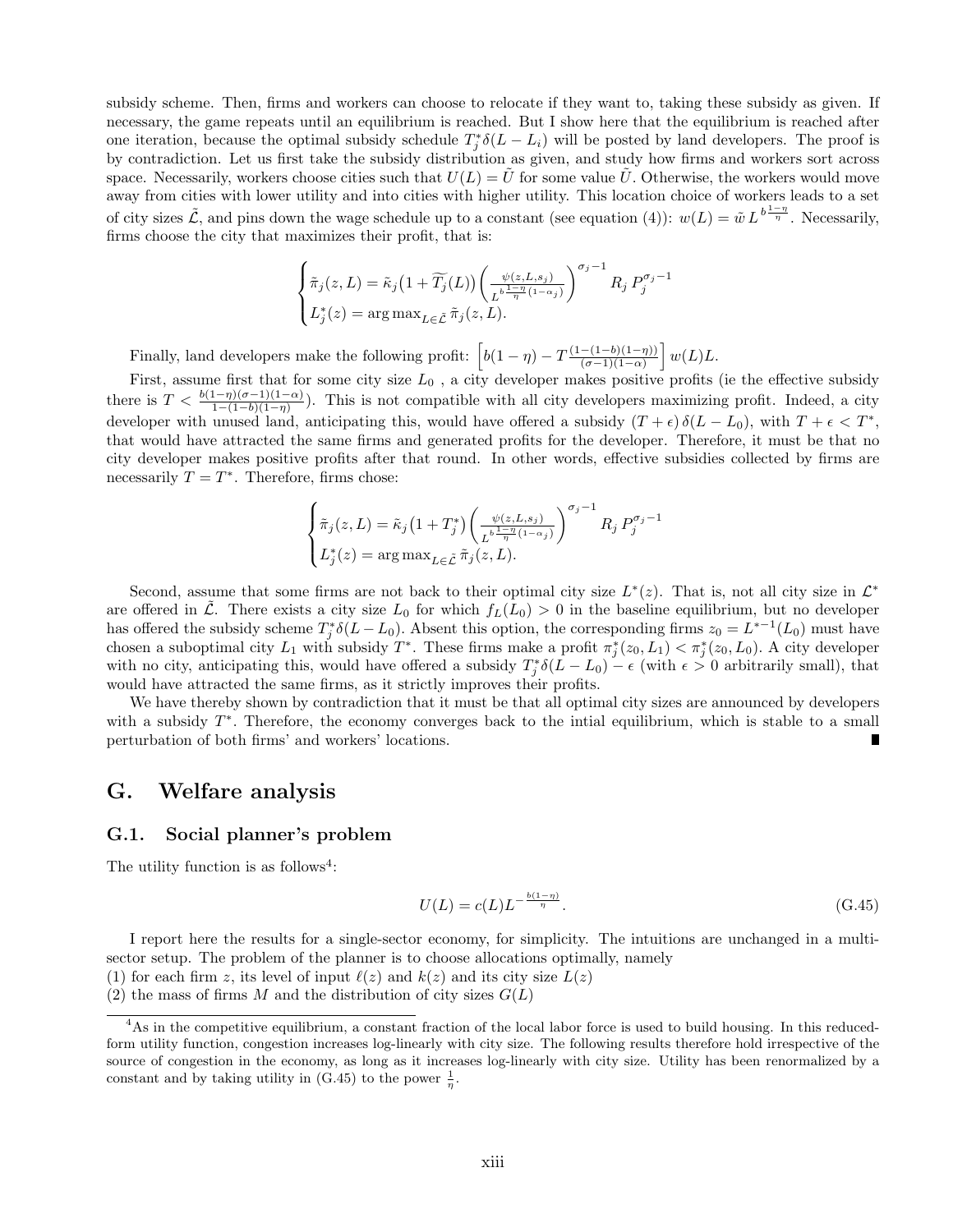(3) the share  $\gamma(L)$  of total consumption C consumed by a worker living in a city of size L, in order to maximize:

$$
U(L) = \frac{\gamma(L)C}{L^{b\frac{1-\eta}{\eta}}}
$$

,

such that:

- 1.  $U(L) = \overline{U}$  if  $g(L) > 0$  (free mobility of workers)
- 2.  $C = Q Mf_E M\rho \int k(z)dF(z)$ ;  $Q = \left(\int Mq(z, L(z))^{\frac{\sigma-1}{\sigma}}dF(z)\right)^{\frac{\sigma}{\sigma-1}}$ and  $q(z, L) = \psi(z, L, s) k(z)^{\alpha} \ell(z)^{1-\alpha}$  (production technology)
- 3.  $\int \gamma(L)L \, dG(L) \leq 1$  (workers consume at most C)
- 4.  $[1 (1 \eta)(1 b)] \int_0^L u \, dG(u) = M \int_{z^*(0)}^{z^*(L)}$ <sup>2</sup>(L)  $\ell(z)$  dF(z) (local labor markets clear)
- 5.  $\int L dG(L) = N$  (aggregate labor market clears)

Combining the constraints lead to the following:

$$
\int \gamma(L)L \, dG(L) = \frac{\overline{U}}{C} \int L^{b} \frac{1-\eta}{\eta} + 1 \, dG(L)
$$

$$
\overline{U} = \frac{C}{\int L^{b} \frac{1-\eta}{\eta} + 1} \, dG(L).
$$

The local labor market clearing condition for cities of size  $L_i$  yields<sup>5</sup>:

$$
dG(L) = \frac{M1(L(z)) \ell(z)}{L(z)} dF(z)
$$
\n(G.46)

Define  $\Gamma = M \int_z L(z)^{b \frac{1-\eta}{\eta}} \ell(z) dF(z) = \int L^{b \frac{1-\eta}{\eta}+1} dG(L)$  the aggregate congestion in the economy. The problem of the social planner reduces to:

$$
\max_{L(z), \ell(z), k(z), M} \frac{C}{\Gamma} \tag{G.47}
$$

such that  $M\int_z \ell(z)\,dF(z) = N$ , with  $C = \left(\int M\left[\psi(z,L,s)\;k(z)^{\alpha}\; \ell(z)^{1-\alpha}\right]^{\frac{\sigma-1}{\sigma}} dF(z)\right)^{\frac{\sigma}{\sigma-1}} - Mf_E - M\rho \int k(z)dF(z)$ . The city size distribution  $G(L)$  does not directly enter the objective function. It adjusts such that the local

labor markets clearing condition holds in equilibrium.

Taking the first order conditions with respect to  $k(z)$  and solving out for  $k(z)$  leads to

$$
C = \kappa^* M^{1+\frac{1}{(1-\alpha)(\sigma-1)}} \left[ \int (\psi(z,L,s) \ \ell(z)^{1-\alpha})^{\phi} \ dF(z) \right]^{\frac{1}{\phi(1-\alpha)}} - Mf_E,
$$

where  $\kappa^* = \left(\frac{\alpha}{\rho}\right)^{\frac{\alpha}{1-\alpha}} (1-\alpha)$  and  $\phi = \frac{\sigma-1}{\sigma+\alpha-\alpha\sigma}$ .

Taking the first order condition with respect to  $L(z)$  leads to:

$$
\frac{\psi_2(z, L, s)L}{\psi(z, L, s)} = b \frac{1 - \eta}{\eta} (1 - \alpha) \chi(z),\tag{G.48}
$$

where<sup>6</sup>

$$
\chi(z) = \left(\frac{\tilde{Q} - f_E}{\tilde{Q}}\right) \frac{\ell(z)L(z)^{b\frac{1-\eta}{\eta}}}{\int \ell(z)L(z)^{b\frac{1-\eta}{\eta}}} \frac{\int \tilde{q}(z)^{\phi} dF(z)}{\tilde{q}_j^{\phi}}.
$$
\n(G.49)

<sup>5</sup>In particular, this yields the distribution of city sizes  $G(L)$  once  $M, k(z), \ell(z)$  and  $L(z)$  are known for all firms.

<sup>6</sup>I use the notations  $\tilde{q}(z) = \psi(z, L, s)\ell(z)^{1-\alpha}, \quad \tilde{Q} = \kappa^* M^{\frac{1}{(1-\alpha)(\sigma-1)}} \left[ \int (\tilde{q}(z))^{\phi} dF(z) \right]^{\frac{1}{\phi(1-\alpha)}}$ .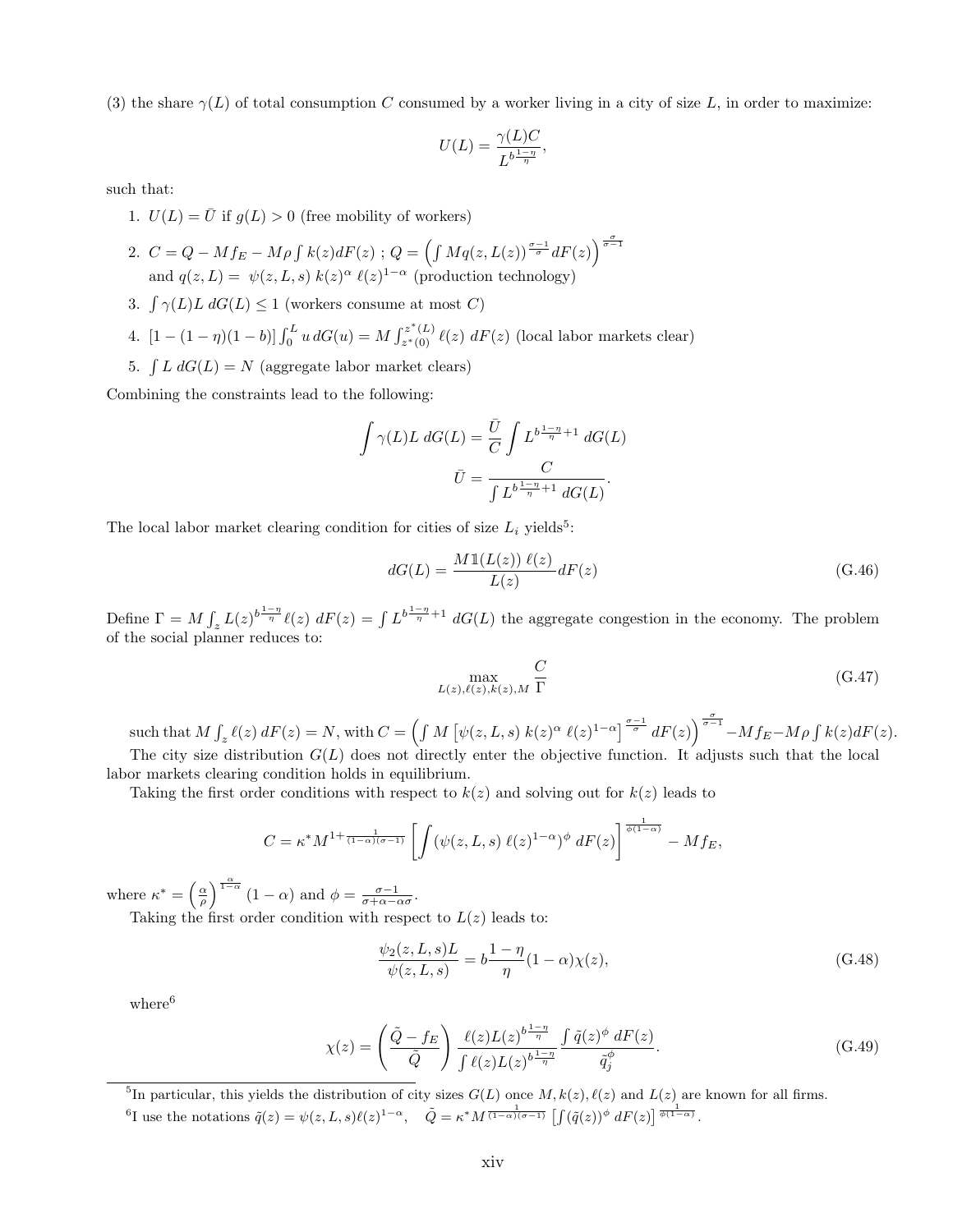The first order condition with respect to  $M$  yields

$$
\frac{1}{(\sigma - 1)(1 - \alpha)} \left( \frac{\tilde{Q}}{\tilde{Q} - f_E} \right) = \lambda N \tag{G.50}
$$

Taking the first order condition with respect to  $\ell(z)$  leads to:

$$
\left(\frac{\tilde{Q}}{\tilde{Q}-f_E}\right)\frac{\tilde{q}_j^{\phi}}{\int \tilde{q}(z)^{\phi} dF(z)} - \frac{\ell(z)L(z)^{b\frac{1-\eta}{\eta}}}{\int \ell(z)L(z)^{b\frac{1-\eta}{\eta}} dF(z)} = \lambda M\ell(z)
$$
\n(G.51)

In particular, summing this over all types of firms and using (G.50) and the labor market clearing condition lead to:

$$
\frac{f_E}{\tilde{Q}} = \frac{1}{(\sigma - 1)(1 - \alpha)},\tag{G.52}
$$

and  $\lambda = \frac{1}{N} \frac{1}{(\sigma - 1)(1 - \alpha) - 1}$ .

Plugging in  $\tilde{q}_j = \psi(z_j, L(z_j))\ell(z)^{1-\alpha}$  into equation (G.51) and using (G.50) gives the following expression for  $\ell(z)$ :

$$
\ell(z) = \left(\frac{\psi(z, L, s)}{\left(\int \tilde{q}(z)^{\phi}\right)^{\frac{1}{\phi}}}\right)^{\sigma - 1} \left(\frac{\tilde{Q} - f_E}{\tilde{Q}} \frac{L(z)^{b\frac{1-\eta}{\eta}}}{\int \ell(z)L(z)^{b\frac{1-\eta}{\eta}}dF(z)} + \frac{M}{N} \frac{1}{(\sigma - 1)(1 - \alpha)}\right)^{\alpha\sigma - \alpha - \sigma}.
$$
(G.53)

## G.2. Comparison with the competitive equilbrium

Rearranging equation (G.49), using (G.53) and (G.52), leads to

$$
\chi(z) = \frac{L(z)^{b\frac{1-\eta}{\eta}}}{L(z)^{b\frac{1-\eta}{\eta}} + \frac{\Gamma}{N} \frac{1}{(\sigma-1)(1-\alpha)-1}},
$$
\n(G.54)

where  $\Gamma = M \int_{\gamma} L(z)^{b \frac{1-\eta}{\eta}} \ell(z) dF(z)$  is a measure of "aggregate congestion" in the economy. Therefore, in where  $1 - M \frac{1}{2} E(z) + \ell(z)$  are is a measure of aggregate congestion. In the economy. Therefore, in particular,  $\chi(z) < 1$  for all j. There is a wedge in the incentives of location choice between the competitive equilibrium (equation (7)) and the social planner problem (equation (G.48)). Since  $\frac{\psi_2(z,L,s)L}{\psi(z,L,s)}$  is decreasing in L by assumption (which ensures the concavity of firm's profit function), this means that firms choose cities that are too small in the decentralized equilibrium.

## G.3. Implementing first best

To align firms' incentives in the competitive to the solution to the social planner's problem, firms have to see a wage of the form

$$
w(L) \propto (L^{b\frac{1-\eta}{\eta}} + A) \tag{G.55}
$$

where  $A = \frac{\Gamma}{N} \frac{1}{(\sigma-1)(1-\alpha)-1}$ . This is in contrast to  $w(L) \propto L^{b \frac{1-\eta}{\eta}}$  in the decentralized equilibrium, set by the free mobility assumption. This allows both the size of the workforce and the choice of city size to be aligned in the two equilibria. Finally, the mass of entrants is suboptimal in the competitive equilibrium (after correcting for these effects). This effect is classic in monopolistic competition framework, and is not of direct interest here as it does not interact with the choice of city sizes.<sup>7</sup>

<sup>7</sup>In the competitive equilibrium, the mass of firm is given by  $M = \frac{(1+T^*)}{\sigma} \frac{Q}{f_E}$ , whereas in the social planner's problem it is given by  $M = \frac{1}{(\sigma - 1)(1 - \alpha)} \frac{Q}{f_E}$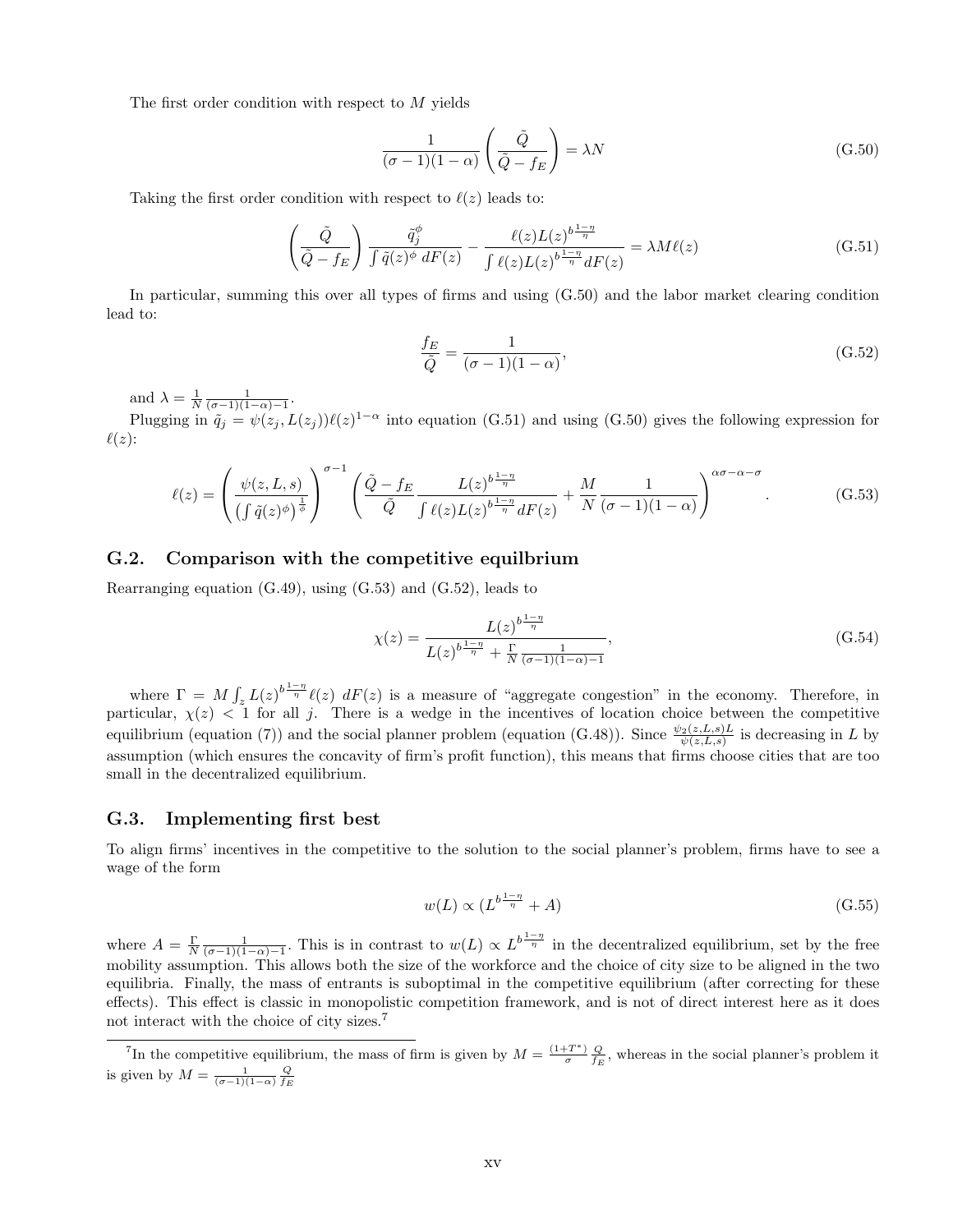## H. Estimation

## H.1. Identification

To guide intuition on identification, I derive the distribution of firm value-added across cities of different sizes. The setup is the one developed to study imperfect sorting in section B.1.

Note that firm value added is proportional to profits:  $r_j(z_i, L) = \sigma_j \pi_j(z_i, L)$  I focus from now on one sector and omit the sectoral subscript for simplicity. The distribution of value added across cities of different sizes is:

$$
E(r|L) = E_z[k|L] = E_z[k|L] = \int_z E(r|L, z) p(z|L) dz
$$
  
= 
$$
\int_z p(L|z) \frac{f(z)}{f_L(L)} E(r|L, z) dz
$$
  
= 
$$
\int_z p(L|z) \frac{f(z)}{f_L(L)} E(r|z) dz
$$

The first equality uses the law of iterated expectation. The last equality uses a property of the Frechet distribution: the expectation of the profits are the same for a firm of a given type  $z$  irrespective of which city size the firm has chosen. That is,  $E(\pi|z) = E(\pi|z, L^*)$  so that in turn, since profits are proportional to value added,  $E(r|z) = E(r|z, L^*)$ . Furthermore, using again the properties of the Frechet distribution, this expectation is:

$$
E(\pi|z) = \Gamma(\nu) \left[ \sum_{L} V(z, L)^{\nu} \right]^{\frac{1}{\nu}},
$$
\n(H.56)

where we write  $\nu = \frac{\nu_R}{\sigma - 1}$  the shape parameter of the Frechet distribution relevant for profits. We also know that the probability that a firm of type zchooses a city of size  $L$  is:

$$
p(L|z) = \frac{V(z, L)^{\nu}}{\sum_{L'} V(z, L')^{\nu}}
$$
(H.57)

We can therefore write that:

$$
E(r|L) = \frac{1}{f_L(L)} \int_z p(L|z) E(r|z) f(z) dz
$$
  
= 
$$
\frac{C}{f_L(L)} \int_z V(z, L)^{\nu} E(\pi|z)^{1-\nu} f(z) dz.
$$

where  $C$  is a sectoral constant. One case that helps understand the intuition behind the identification is when  $\nu_R = \sigma - 1$ . In that case, we can readily see that the distribution of value added across cities of different sizes simplifies to:

$$
E(r|L) = \frac{C}{f_L(L)} \int_z V(z, L) f(z) dz
$$
  
= 
$$
\frac{C}{f_L(L)} L^{(\sigma-1)[a-b\frac{1-\eta}{\eta}(1-\alpha)]} \int_z exp((\sigma-1) \{\log z (1 + \log \tilde{L})^s \}) f(z) dz,
$$

where we have used the value of  $V(z, L)$  from equation (C.34) and the definition of productivity in equation (20) of the main text. Given that zis (truncated-) log normally distributed, that is,  $\log z$  is distributed like a mean-0 normal truncated at its mean, this integral can be computed as follows. Note  $S(L) = \left(1 + \log \tilde{L}\right)$  s. Then, we get that: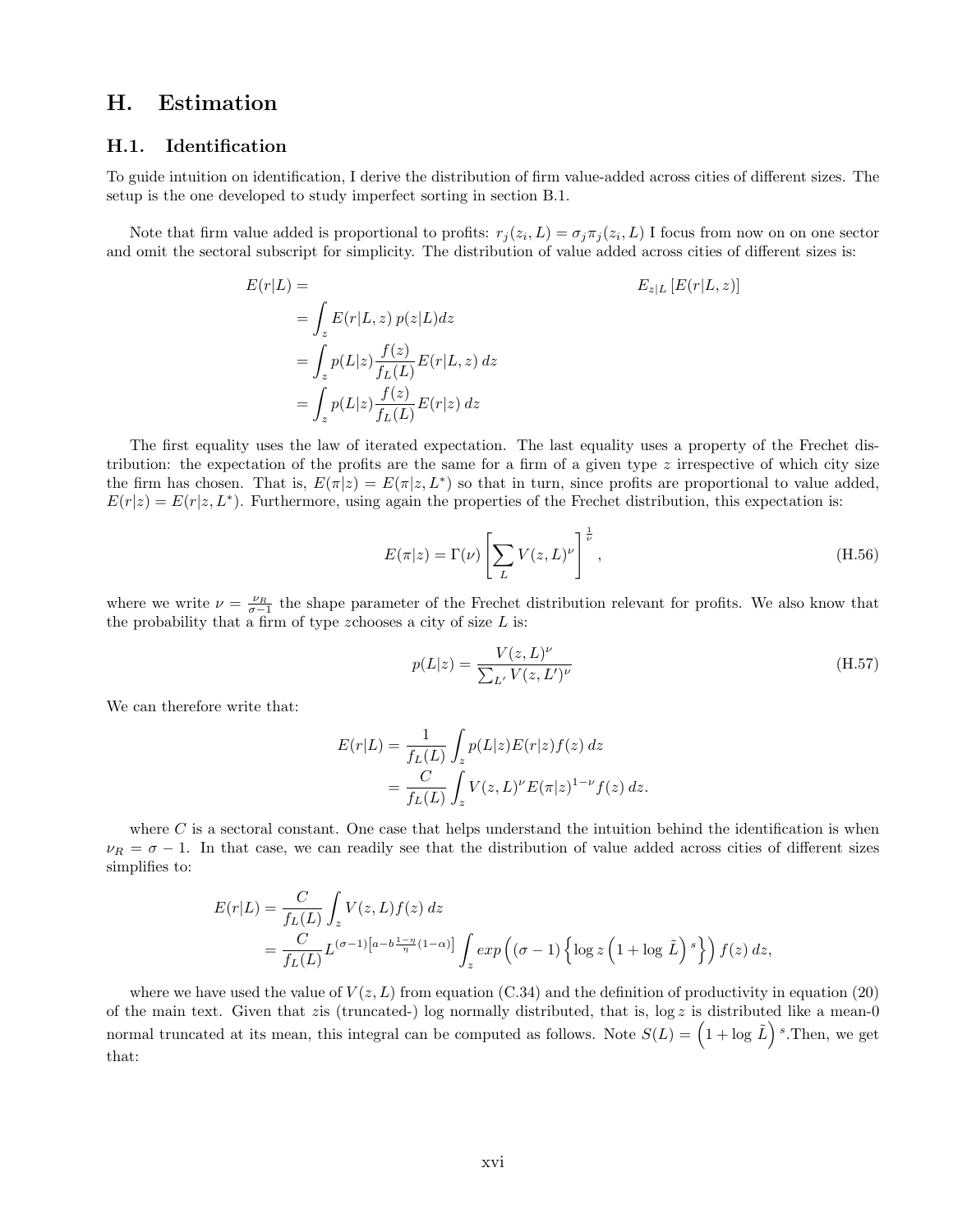$$
E(r|L) = \frac{C}{f_L(L)} L^{(\sigma-1)\left[a-b\frac{1-\eta}{\eta}(1-\alpha)\right]} \int_z z^{(\sigma-1)S(L)} f(z) dz
$$
  
= 
$$
\frac{C}{f_L(L)} L^{(\sigma-1)\left[a-b\frac{1-\eta}{\eta}(1-\alpha)\right]} E_z \left[z^{(\sigma-1)S(L)}\right]
$$

If z was log normally distributed without truncation, we would simply get that  $E_{\log N} \left[ z^{(\sigma_j - 1)S(L)} \right] = exp(\frac{S(L)^2(\sigma - 1)^2 \nu_z^2}{2}),$ so that:

$$
E(r|L) = \frac{C}{f_L(L)} L^{(\sigma-1)\left[a - b\frac{1-\eta}{\eta}(1-\alpha)\right]} \exp\left(\frac{\left(1 + \log \tilde{L}\right)^{2s} (\sigma - 1)^2 \nu_z^2}{2}\right)
$$

Taking into account that z is truncated (at the mean of the normal) we get an additional term<sup>8</sup>so that  $E_z \left[ z^{(\sigma-1)S(L)} \right] = \frac{exp(\frac{S(L)^2(\sigma-1)^2 \nu_z^2}{2}) \Phi((\sigma-1)S(L)\nu_z)}{1/2}$  $\frac{1}{\sqrt{2}}$  and:

$$
E(r|L) = \frac{C'}{f_L(L)} L^{(\sigma-1)\left[a-b\frac{1-\eta}{\eta}(1-\alpha)\right]} \exp\left(\frac{\left(1+\log \tilde{L}\right)^{2s} (\sigma_j-1)^2 \nu_z^2}{2}\right) \Phi((\sigma_j-1) S(L)\nu_z),
$$

where  $C'$  is a sectoral constant. Finally, taking logs, this equation gives us the relationship between average value added and city size (within a sector) in a (non linear) regression format, and thus helps us understand what variation in the data help identify the parameter:

$$
log(E[r_i|L_i]) = C'' - log(f_L(L_i)) + \beta_1 log L_i + \beta_2 (1 + log L_i)^{2s} + log[\Phi((\sigma_j - 1)S(L_i)\nu_z)],
$$
(H.58)

where

$$
\beta_1 = (\sigma - 1) \left[ a - b \frac{1 - \eta}{\eta} (1 - \alpha) \right]
$$

$$
\beta_2 = \frac{(\sigma - 1)^2 \nu_z^2}{2}
$$

The parameters  $\sigma$ ,  $b\frac{1-\eta}{\eta}$  and  $\alpha$  are calibrated in the first stage, the parameters  $(a, \nu_z, s)$  are the ones we aim to estimate. We can see from this expression that we can identify  $\beta_1, \beta_2$  and s (hence a, s and  $\nu_z$ ) from a non linear least square regression of r on functions of L. The parameters  $a$  and  $s$  both impact firm productivity and profits, but a impacts them log-linearly with city size, and s impacts them more than log-linearly because it entails the sorting of more productive (high  $z$ ) firms into larger cities. The shape of the distribution of firm value added with respect to city size pins down the agglomeration parameters. The log-linear term identifies the classic agglomeration economies forces a, and the convex term identifies the sorting forces, that is the interaction of  $\nu_z$  and s. To identify in addition the parameter  $\nu_R$ , I bring in additional moments that characterize the firm-size distribution and the sectoral distribution of activity.

#### H.2. Moments

Distribution of average value-aded by city size. The distribution of average firm value-added as a function of city size is computed as follows in sector j. Define  $\bar{r}_j(L) = \frac{\int r_j^*(z) \mathbb{1}_{L_j^*(z) = L} dF_j(z)}{\int \mathbb{1}_{L_j^*(z) = L} dF_j(z)}$  $\int \frac{E_j(z) - E^{(1)}(z)}{\int 1_{L_j^*(z) = L} dF_j(z)}$  the average value-added of sector  $j$  firms that locate in city  $L$ . Normalize firms value-added within a given sector by their median value. Group cities by quartile of city sizes, call them  $q = 1...4$ . For each quartile, compute the data counterpart of  $E(\log(\bar{r}_j|L_i)))$  in (H.58) as the sample mean  $M_q$  of  $\log(\bar{r}_j(L_i))$ . The targeted moments are  $\{M_q\}_{q=1,2,3,4}$ .

$$
E(Z|Z>e^0) = \frac{\int_{e^0}^{\infty} zg(z)dz}{1-\Phi(0)} = \frac{e^{\mu+\nu_z^2/2}\Phi\left(\frac{\mu+\nu_z^2-\ln(e^0)}{\nu_z}\right)}{1-\Phi(0)},
$$

<sup>&</sup>lt;sup>8</sup>If Z is distributed log normal, where the normal has mean  $\mu$  and variance  $\nu_z^2$ , then:

where  $\Phi$  is the CDF of the standard normal distribution,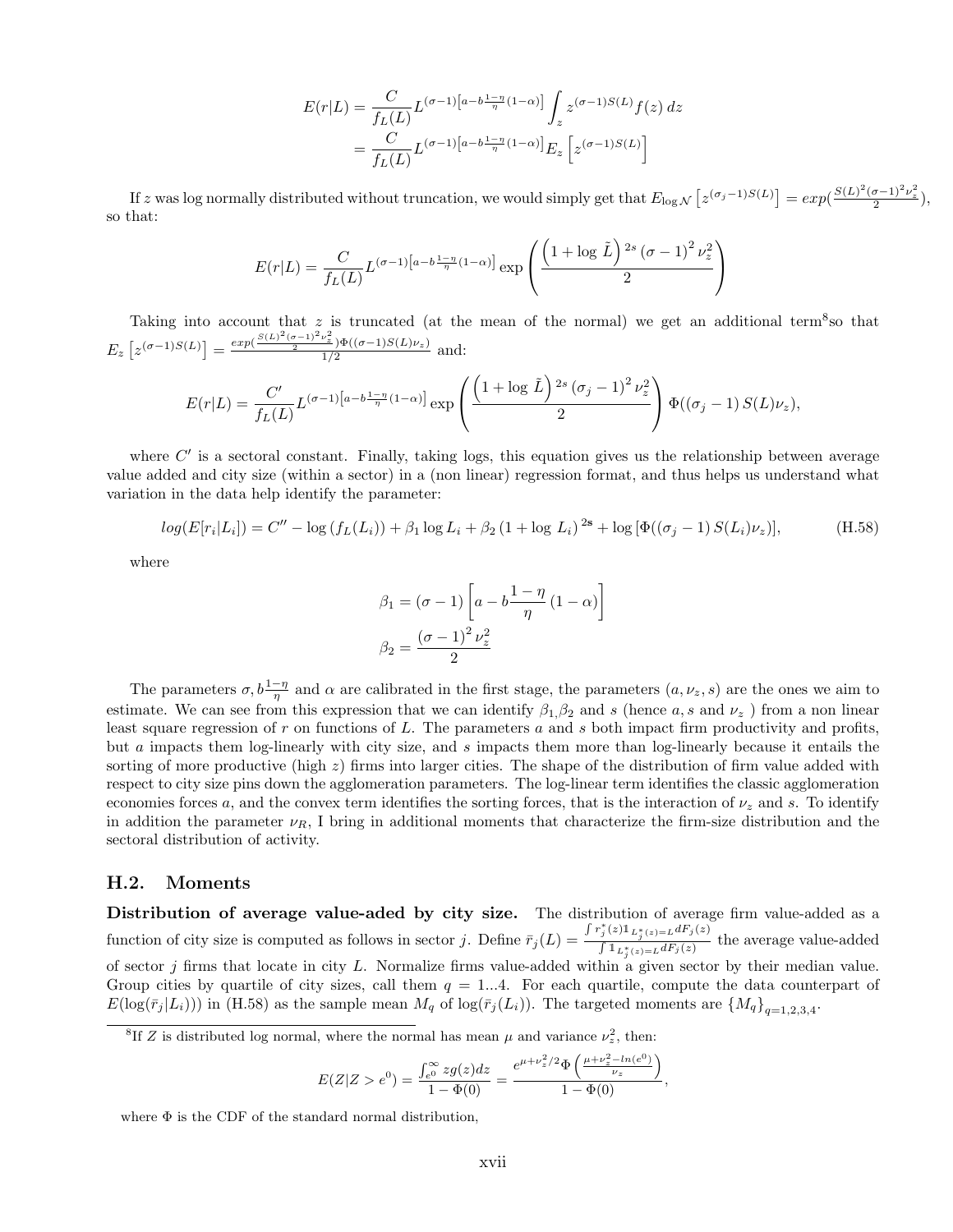Distribution of total value-added by city size I order cities in the data by size and create bins using as thresholds cities with less than 25%, 50% and 75% of the overall workforce I normalize city sizes by the size of the smallest city, and call  $t_i^L$  the city size these thresholds. I compute the fraction of value-added for each sector in each of the city bins, both in the data and in the simulated sample. The corresponding moment for sector  $j$  and bin  $\sum_{t_i^L \le L < t_{i+1}^L}$  $\int r_j^*(z) 1\!\!1_{L_j^*(z) = L} dF_j(z)$ 

i is  $s_i^{L,j} =$  $\overline{\int r_i^*(z)dF_j(z)}$ , where  $r_j^*(z)$  is the value-added of firm z and  $\mathbb{1}_{L_j^*(z)=L}$  is a characteristic function which equals 1 if and only if firm  $z$  in sector j chooses to locate in city size  $L$ .

Firm-size distribution. I retrieve from the data the 25, 50, 75 and 90th percentiles of the distribution of firms' normalized value added and denote them  $t_i^{r,j}$ . These percentiles define 5 bins of normalized value-added. I

then count the fraction of firms that fall into each bin  $s_i^{r,j} =$  $\int \mathbbm{1}_{t_i^{r,j} \leq \tilde{r}_j(z) < t_{i+1}^{r,j}} dF_j(z)$  $\tilde{f} \frac{dF_j(z) \leq \tilde{F}_{i+1}}{dF_j(z)}$ , where  $\tilde{r}_j(z)$  is the normalized value added of firm  $z$  in sector  $i$ .

## H.3. Simulation and estimation procedure

I simulate an economy with 100,000 firms and 200 city sizes. I follow the literature in using a number of draws that is much larger than the actual number of firms in each sector, to minimize the simulation error. I use a grid of 200 normalized city sizes  $\tilde{L}$ , ranging from 1 to M where M is the ratio of the size of the largest city to the size of the smallest city among the 314 cities observed in the French data. This set of city-sizes  $\mathcal L$  is taken as exogenously given.<sup>9</sup> In contrast, the corresponding city-size distribution is not given a priori: the number of cities of each size will adjust to firm choices in general equilibrium to satisfy the labor-market clearing conditions.

The algorithm I use to simulate the economy and estimate the parameters for each sector is as follows:

- Step 1: I draw, once and for all, a set of 100,000 random seeds and a set of  $100,000 \times 200$  random seeds from a uniform distribution on (0, 1).
- Step 2: For given parameter values of  $\nu_R$  and  $\nu_z$ , I transform these seeds into the relevant distribution for firm efficiency and firm-city size shocks.
- Step 3: For given parameter values of  $a$  and  $s$ , I compute the optimal city size choice of firms according to equation (21).
- Step 4: I compute the 13 targeted moments described below.
- Step 5: I find the parameters that minimize the distance between the simulated moments and the targeted moments from the data (equation (22)) using the simulated annealing algorithm.

The estimation is made in partial equilibrium, given the choice set of normalized city-sizes  $\mathcal{L}$ . It relies on measures that are independent of general equilibrium quantities, namely the sectoral matching function between firm efficiency and city size, and relative measures of firm size within a sector.<sup>10</sup>

## H.4. Standard errors

Following Gourieroux et al. (1993), the matrix of variance-covariance  $V_j$  of the parameter estimates in sector j is computed as follows:

$$
V_j = (1 + \frac{1}{N_s})(G'_j W_j G_j)^{-1} (G'_j W_j \Omega_j W_j G'_j) (G'_j W_j G_j)^{-1}, \text{ where}
$$
  

$$
G_j = E\left[\frac{\partial m_j(\theta_{j0})}{\partial \theta}\right], \qquad \Omega_j = E\left[m_j(\theta_{j0})m_j(\theta_{j0})'\right],
$$

<sup>9</sup>As pointed out in the theory section and developed above in B.4., the characterizations of the economy provided in Section 3 hold if the set of possible city sizes is exogenously given.

 $^{10}$ Specifically, as detailed in the theoretical model, the optimal choice of city size by a firm depends only on its productivity function and on the elasticity of wages with respect to city size. It does not depend on general equilibrium quantities. The sizes of all firms in a given sector depend proportionally on a sector-level constant determined in general equilibrium (see equations (9) and (10)). Normalized by its median value, the distribution of firm sizes within a sector is fully determined by the matching function.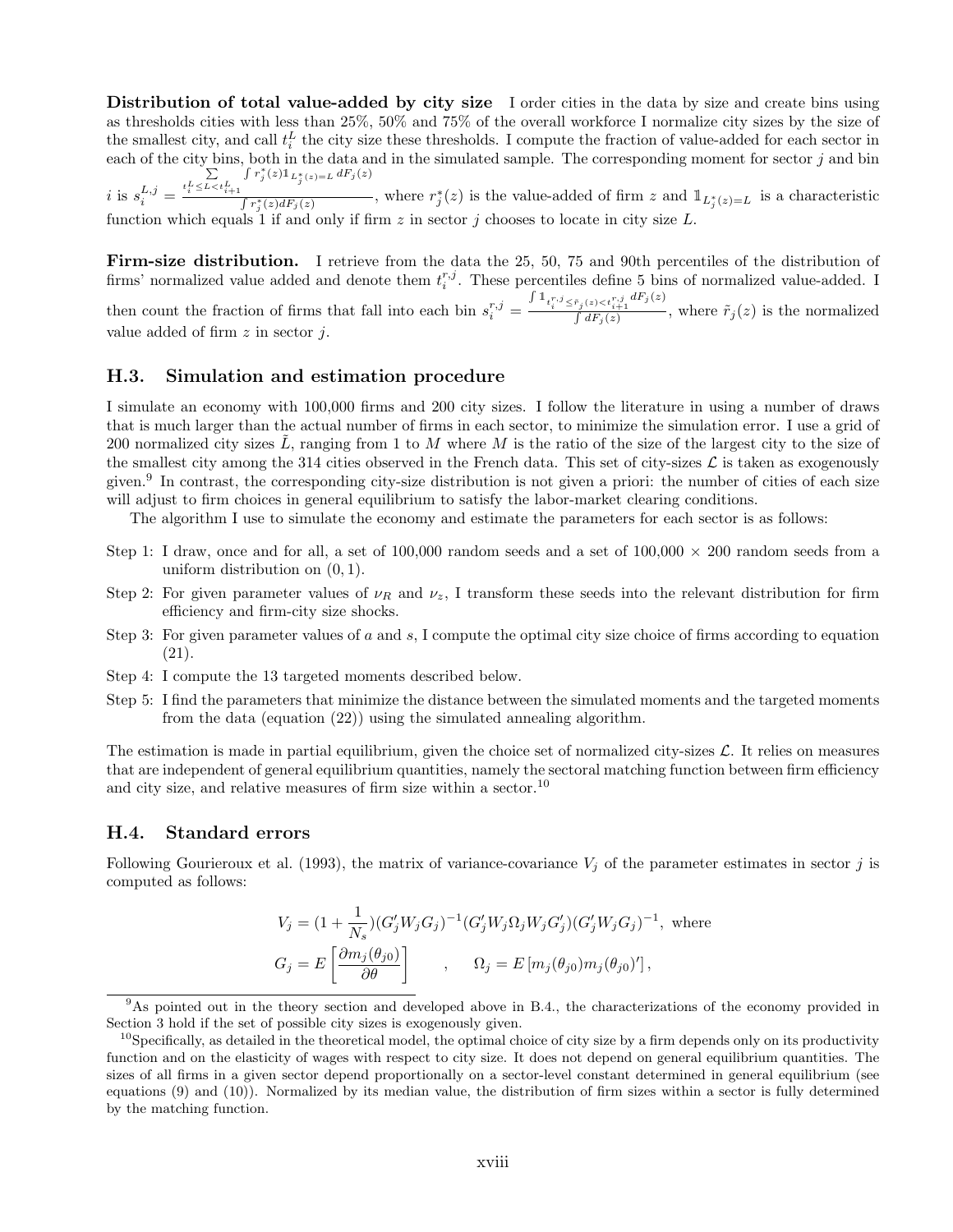$N_s$  is the number of simulation draws and  $W_j$  is the variance-covariance matrix of the data moments used in estimation. The reported standard errors are the square-root of the diagonal of  $V_i$ .

## I. Policy analysis

## I.1. Computing new equilibria in response to policy change

To compute the counterfactual equilibrium, I proceed as follows.

- Step 1: I start from the equilibrium estimated in the data. I hold fixed the number of workers in the economy, the real price of capital, the set of idiosyncratic productivity shocks for each firm and city-size bin, and the distribution of firms' initial raw efficiencies.
- Step 2: I recompute the optimal choice of city-size by firms, taking into account the altered incentives they face in the presence of the subsidy.
- Step 3: Because the composition of firms within a given city-size bin changes, total labor demand in a city-size bin is modified. I hold constant the number of cities in each bin and allow the city size to grow (or shrink) so that the labor market clears within each city-size bin. This methodology captures the idea that these policies are intended to"push" or jump-start local areas, which in addition grow through agglomeration effects.<sup>11</sup>
- Step 4: As city sizes change, the agglomeration economies and wage schedules are modified, which feeds back into firms' location choice.

Step 5: I iterate this procedure from step 2, using the interim city-size distribution.

The fixed point of this procedure constitutes the new counterfactual equilibrium.

#### I.2. Decomposition

Welfare is measured by worker's real income, constant across space. It is given by  $\bar{U} = \frac{w}{Dv}$  $\frac{w}{P^n p_H^{1-\eta}}$ , where  $p_H$  is the local housing cost. Plugging in the values of w and  $p<sub>H</sub>$  as functions of L, this can be simply reexpressed as  $\bar{U} = \left(\frac{\bar{w}}{P}\right)^{\eta} = \left(\frac{1}{P}\right)^{\eta}$ , given the choice of numeraire  $\bar{w}$ . From (E.43) and (E.42), one gets the expression for the aggregate price index, which leads to

$$
\bar{U} \propto \bigg(\prod_{j=1}^S TFP_j^{\xi_j}\bigg)^{\frac{\eta}{1-\alpha}}\bigg(\prod_{j=1}^S\big(\frac{S_j}{E_j}\big)^{\xi_j(1-\alpha_j)}\bigg)^{-\frac{\eta}{1-\alpha}},
$$

where  $\bar{\alpha} = \sum_{n=1}^{S}$  $\sum_{j=1} \alpha_j \xi_j$  is an aggregate measure of the capital intensity of the economy.

The term  $\prod_{j=1}^{S} TFP_j^{\xi_j}$  is a model-based measure of aggregate productivity. Take the example of a policy that increases TFP by pushing firms to larger cities. It has a direct positive impact on welfare, magnified by the term

 $\frac{1}{1-\bar{\alpha}}$  that captures the fact that capital flows in response to the increased TFP in the economy, making workers more productive. This effect is dampened by the second term, which captures the congestion effects that are at play in the economy. Wages increase to compensate workers for increased congestion costs in larger cities. Here,  $\frac{S_j}{E_j}$ measures the ratio of the average sales of firms to their average employment in a given sector. It is a model-based measure of the representative wage in the economy, since  $\frac{r_j^*(z)}{r_{(z)}}$  $\frac{r_j(z)}{\ell_j^*(z)} \propto w(L^*(z))$  for each firm. A policy that tends to push firms into larger cities will also tend to increase aggregate congestion in the economy by pushing workers more into larger cities. Individual workers are compensated for this congestion by increased wages, in relative terms across cities, so that all workers are indifferent across city sizes. But the level of congestion borne by the representative worker depends on how workers are distributed across city sizes. It increases as the economy is pushed toward larger cities. This negative effect is captured by the second term in the welfare expression that decreases with the representative wage.

 $11$ I maintain the subsidy to the cities initially targeted as they grow.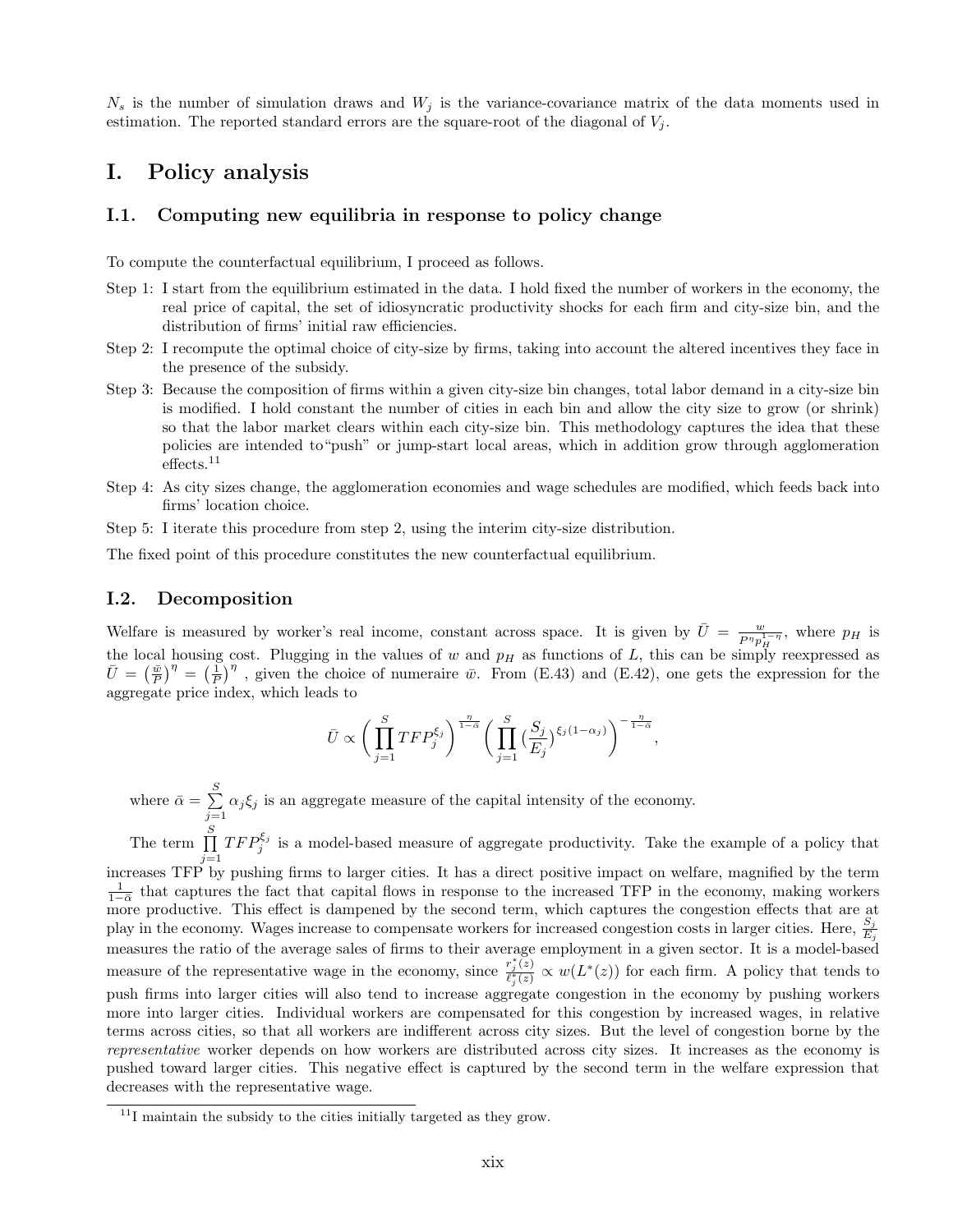## J. Additional figures

## J.1. Model fit

Figure J.1: Average value added by quartile of city size, model (blue) and data (red).

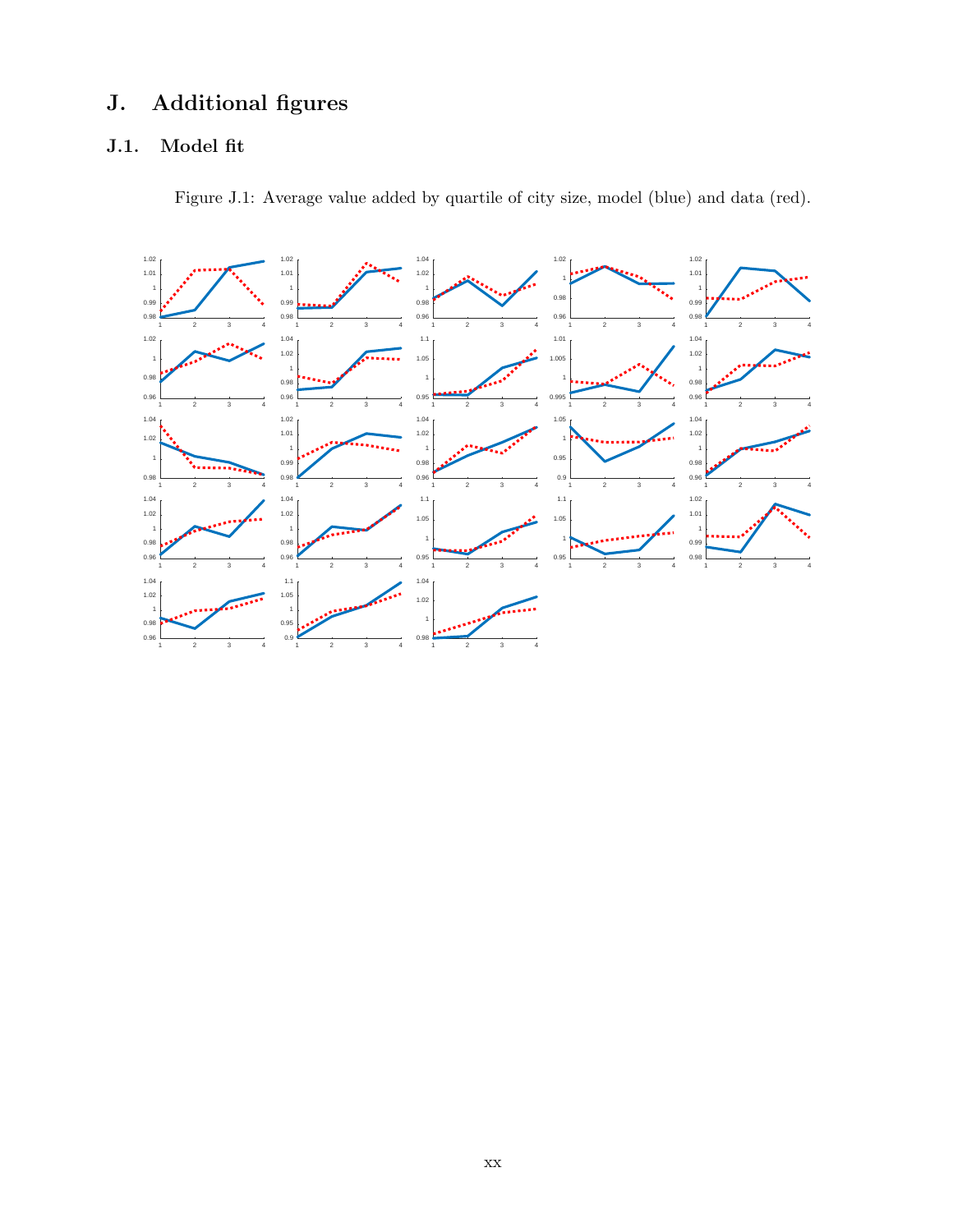



Figure J.3: Employment share by decile of city size, model (blue) and data (red).